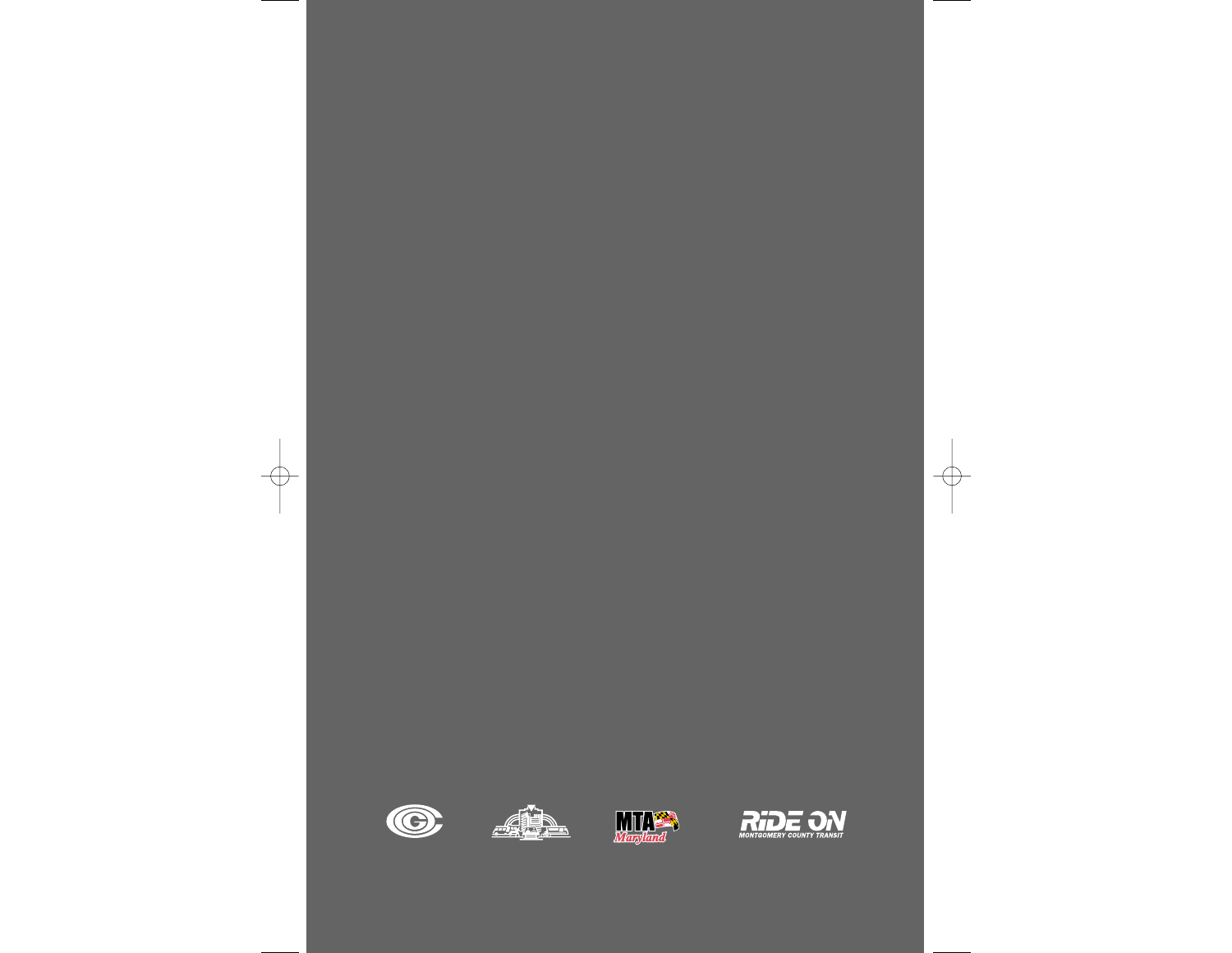Serving I–270 and US 29 Corridors in Montgomery County

> A Handy Guide to Free Parking and An Easier Commute to Work

Effective July 2002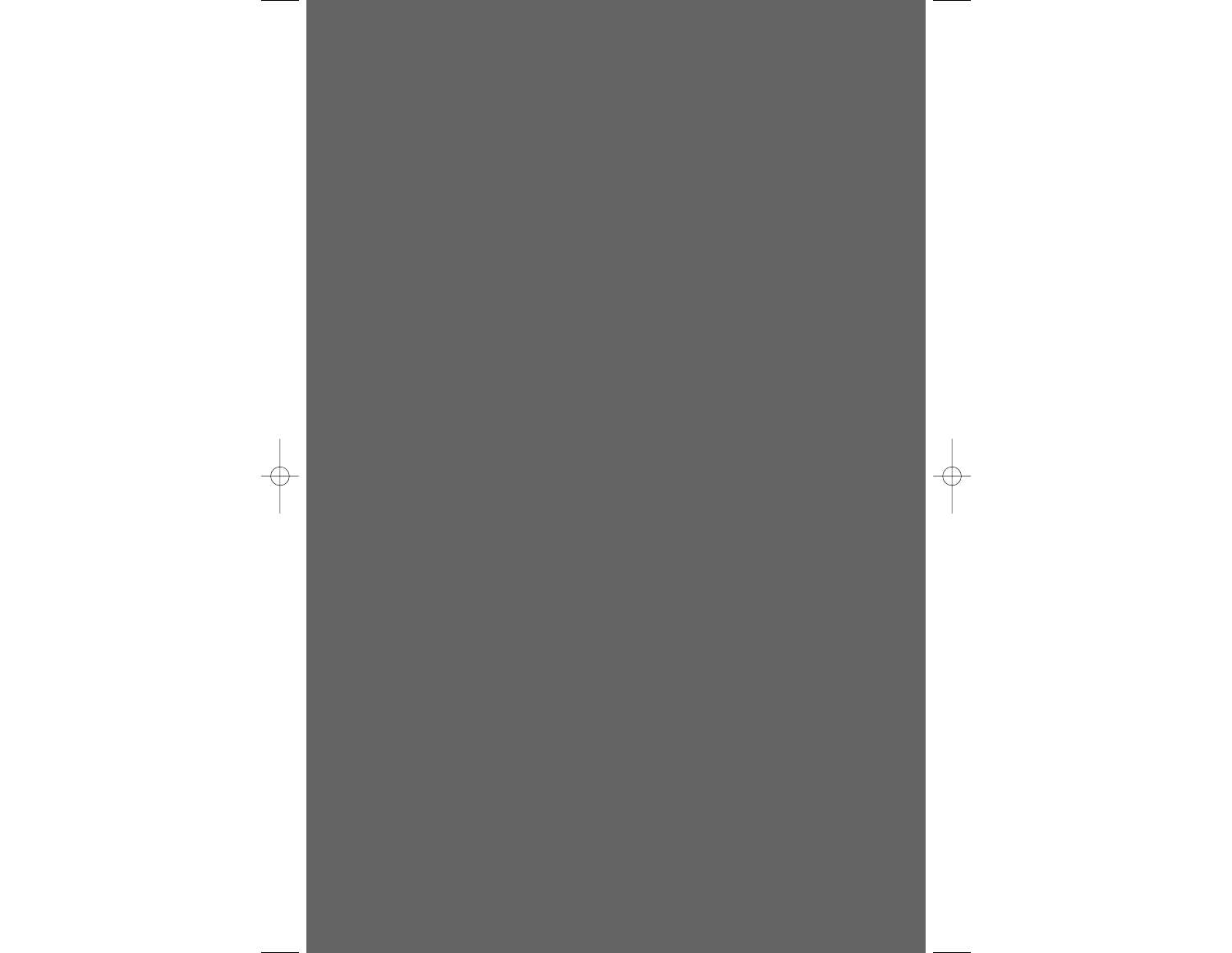Tired of fighting the traffic ?

**Want to make your commute to work easier and less stressful?**

## **Spending too much money parking your car downtown?**

## **Need a place to meet your carpool or vanpool?**

Free Park & Ride Commuter Lots may be the answer to your quest. Commuters may park their vehicles in most of Montgomery County's Park & Ride Lots at no cost. There are a few lots, however, that may require a parking permit and fee. You can meet your carpools or vanpools, or take public transit from these lots.

**Park & Ride...Make it easier for yourself.**

*Use this brochure as a guide to Park & Ride Commuter Lots along the I-270 and U.S. 29 Corridors, including selected Lots in neighboring jurisdictions.* 

For more information on bus routes serving these lots, contact the following service providers.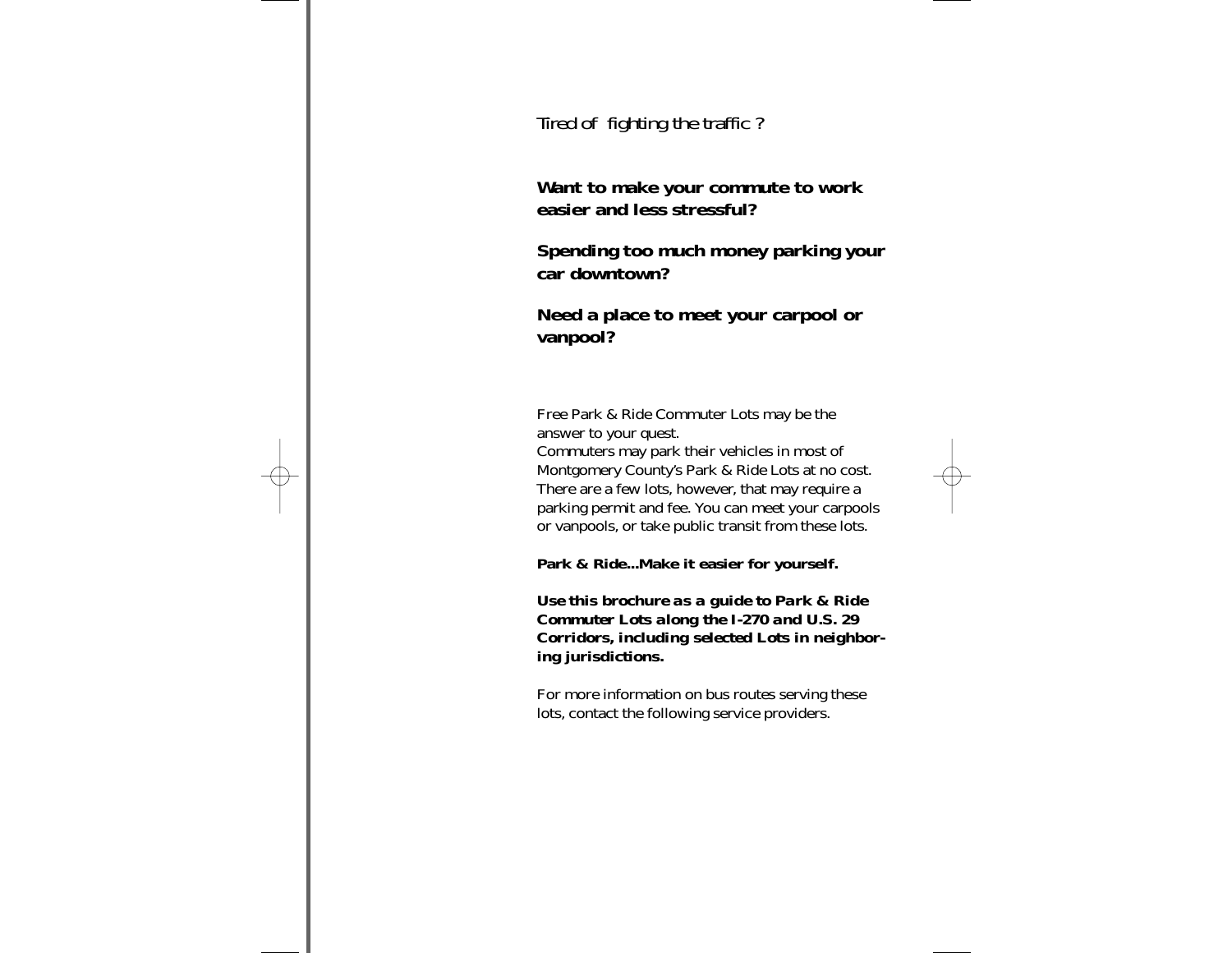## Montgomery County

### **Commuter Services**

Free personalized assistance to help commuters join a carpool or vanpool. Promotes alternative transportation benefits for employees. The Commuter Express Store, located at 8401 Colesville Road, Silver Spring, sells fare media, such as Metrobus/rail passes, tickets, and tokens, and Ride On bus passes and tickets. Pick up timetables and transportation information

(301) 770-POOL (7665) www.rideonbus.com (*click on Commuter Services*)

#### **Ride On Bus (routes, schedules, fares)**

(240) 777-7433 (touchtone) (240) 777-5871 (rotary) (240) 777-5869 (TTY/TDD) www.rideonbus.com (*passes and tokens sold online*)

## Prince George's County

### **THE BUS**

(301) 324-BUSS (routes & schedules) 1-800-735-2258 (TDD)

### **Department of Public Works and Transportation**

(301) 925-5656–Office of Transportation www.goprincegeorgescounty.com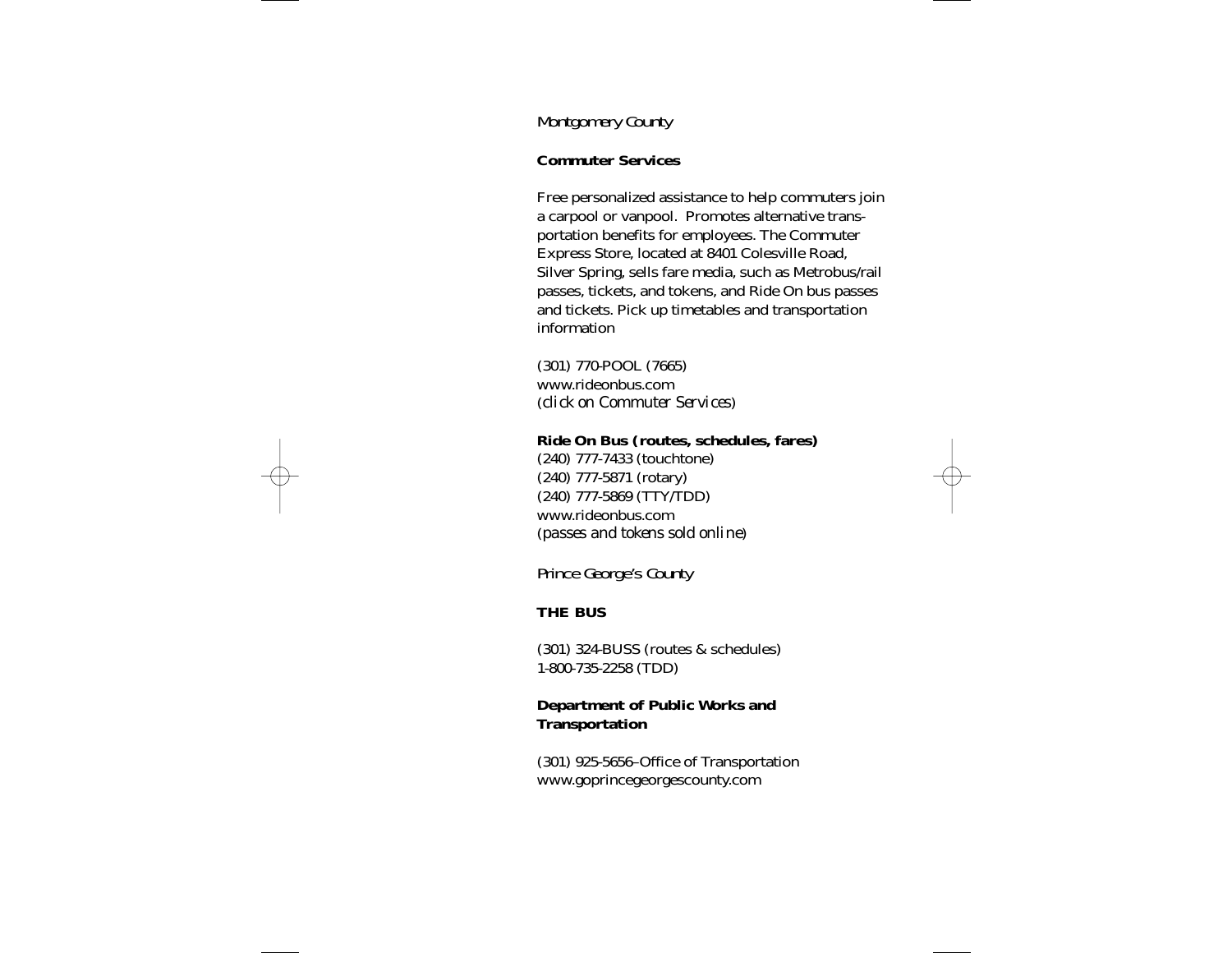#### **CONNECT-A-RIDE**

A fixed route community–based bus service in the mid–Baltimore/Washington suburban area. Also serves Howard and Anne Arundel Counties

(301) 470-2248 www.corridortransit.com

## Frederick County

#### **TransIT Services of Frederick County**

Public transit, paratransit, and commuter services (301) 694-2065 www.fredco-md.net/transit

## Howard County

#### **Commuter Solutions of Howard County**

Car/vanpool information (410) 313-3130 www.howardcommutersolutions.com

#### **Howard Transit**

Bus routes & schedules410-313-1919www.howardtransit.com

### **Maryland Transit Administration (MTA)**

Provides a network of transit and rail services throughout the State

(410) 539-5000 1-866-RIDE-MTAwww.mtamaryland.com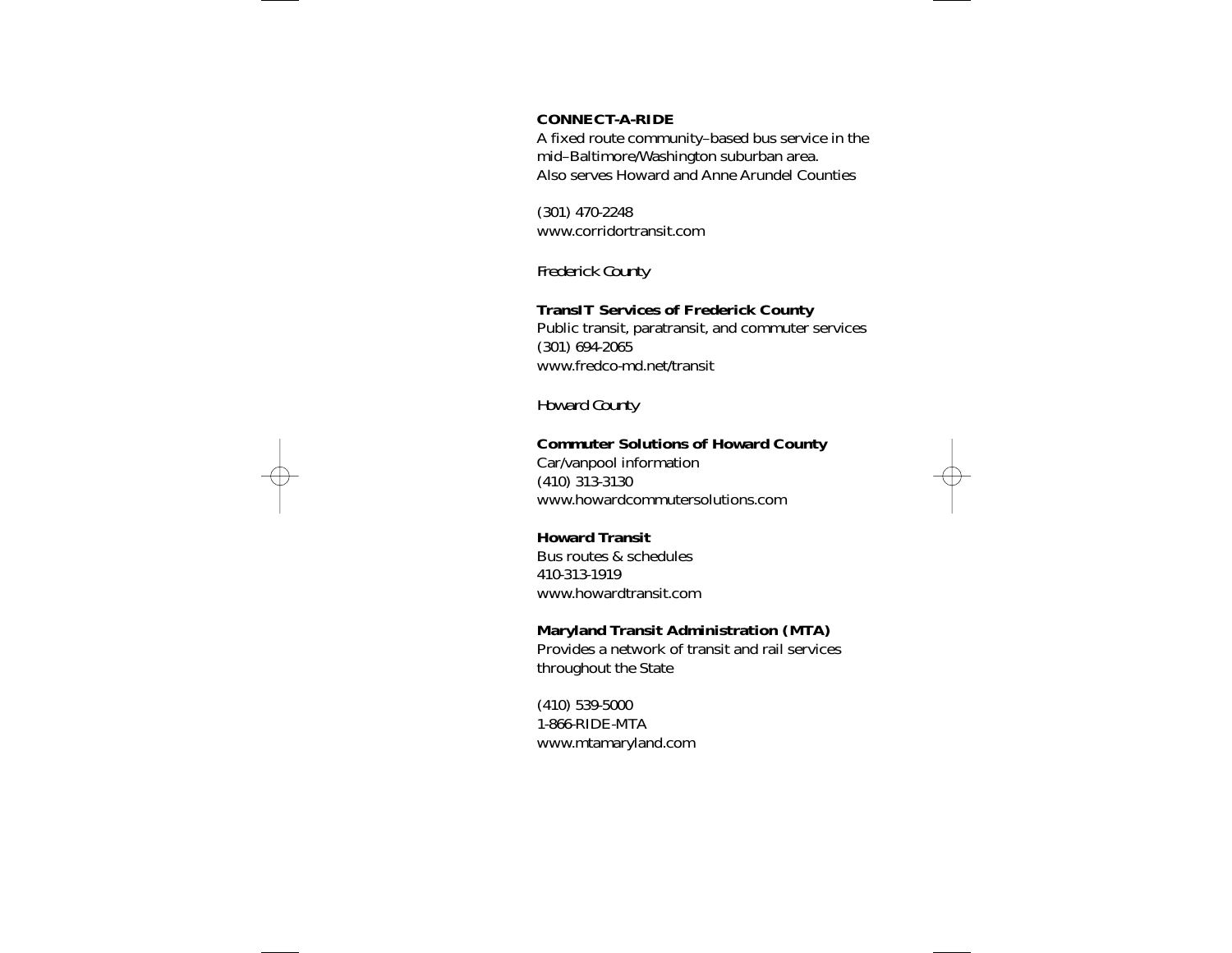#### **MARC Train Service fares and schedules**

Service extends from Washington, D.C. northeast to Cecil County and northwest to Frederick County and West Virginia.

Fares & Schedules1-800-325-RAIL (7245)

### **Washington Metropolitan Area Transit Authority (WMATA)**

Operates Metrorail and Metrobus transit system, and MetroAccess.

(202) 637-7000 (fares & schedules) (202) 638-3780(TDD) (202) 962-2575 (SmartMover information) (301) 562-5360 (MetroAccess) www.metroopensdoors.com

### **Metropolitan Washington Council of Governments (COG)**

#### **Commuter Connections**

Regional commuter resource: car/vanpool matching, telecommuting, Guaranteed Ride Home program. Guaranteed Ride Home provides commuters who regularly vanpool, carpool, bike, walk or use transit to work with a reliable ride home for unexpected personal emergencies and unscheduled overtime. The ride home by cab, rental car, bus or train is free. 1 (800) 745-RIDE

www.commuterconnections.org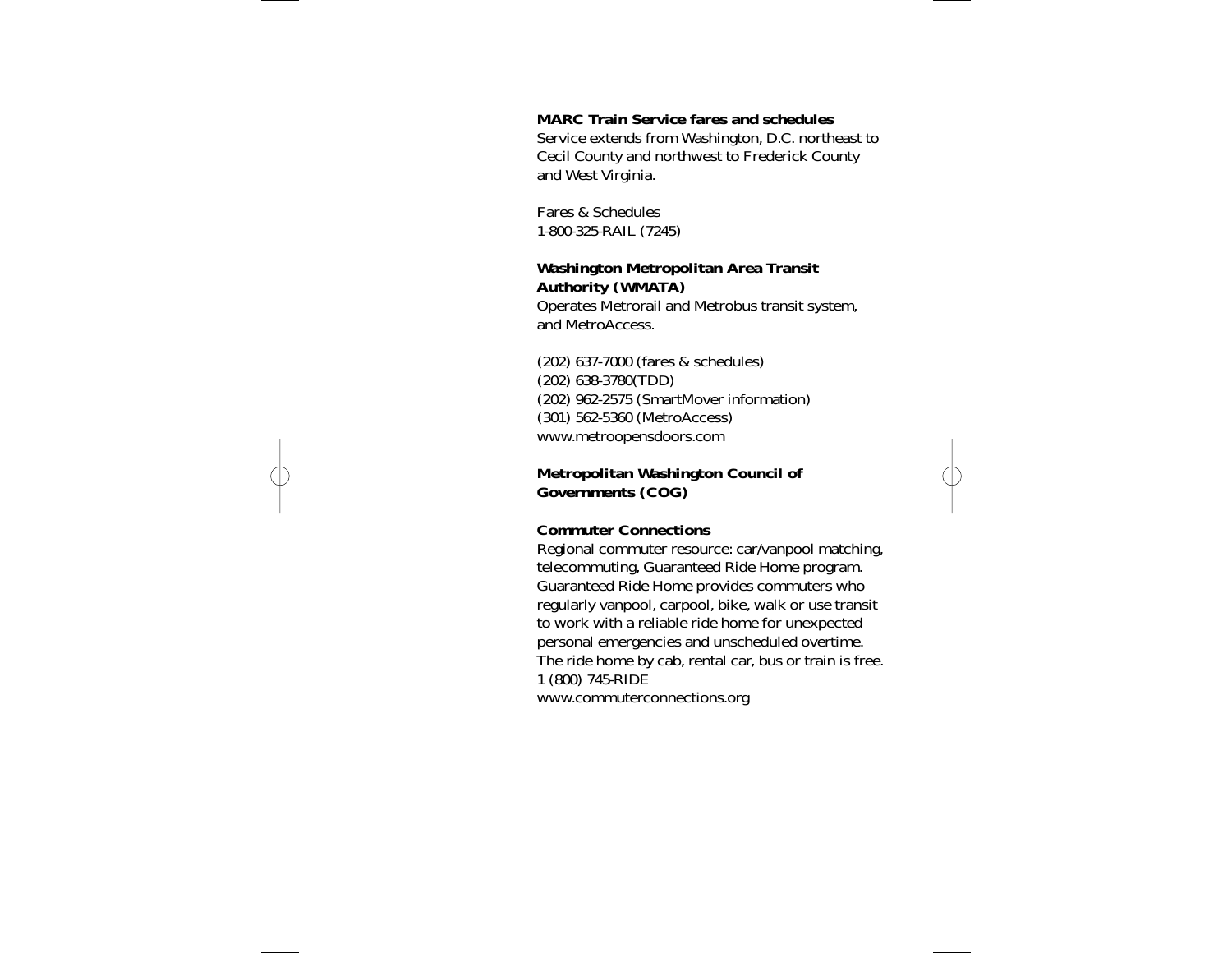# Park & RideLots in theMontgomery County US 29 Corridor and**Vicinity**

## BURTONSVILLE CROSSING

**Location:** U.S. 29 & MD 198 behind Giant Food**Store** 

### **Bus Routes:**



## **Metrobus Z3, Z5: Colesville-Fairland Express Line**

AM and PM rush–weekday service between Burtonsville Park & Ride Lot and the Silver Spring Metrorail Station

## **Metrobus Z8: Fairland Line**

Weekday and weekend service from between Burtonsville Crossing Park & Ride Lot, Greencastle Park & Ride Lot, Briggs Chaney Park & Ride Lot, Fairland, Verizon–Chesapeake Complex, White Oak, Four Corners, and the Silver Spring Metrorail Station

## **Metrobus Z29: Laurel–Burtonsville Express Line**

AM and PM weekday service between South Laurel Park & Ride Lot, Laurel Center, Middletowne Apartments, Laurel Regional Hospital, Maryland 95 Corporate Park, Laurel Employment Park, and the Silver Spring Metrorail Station

## **MTA 929 & 915 Bus**

Express bus service from Columbia to Silver Spring/Washington, D.C.

## **Connect-A-Ride Route D–95 BusinessPark/Burtonsville**

AM and PM weekday service to Laurel Mall, Sweitzer Lane, Burtonsville Park & Ride Lot, and Briggs Chaney Road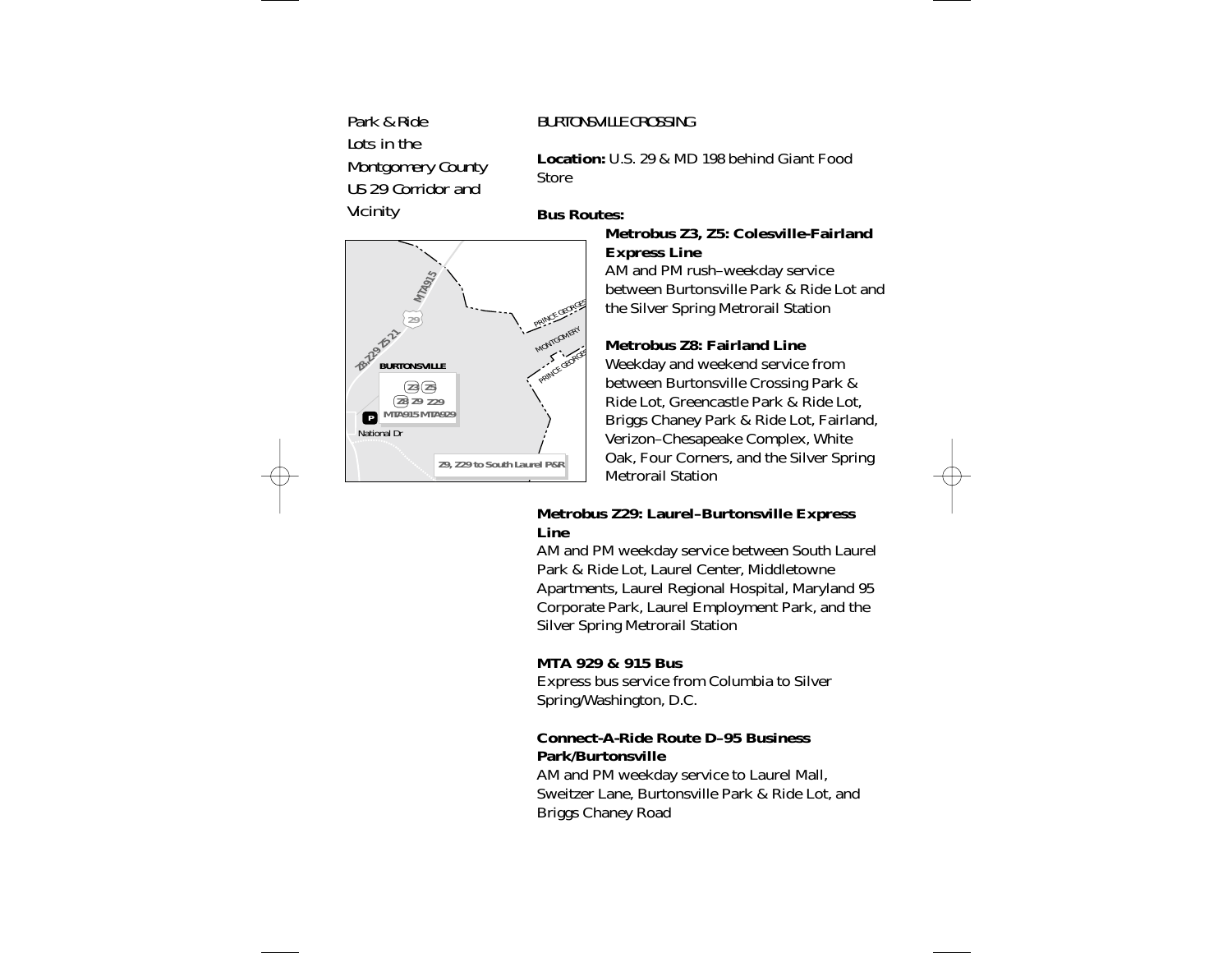### BRIGGS CHANEY



**Location:** Fairland/E. Montgomery off Briggs Chaney Road at Gateshead Manor Way

### **Bus Routes: Metrobus Z8—Fairland Line**

Weekday and weekend service between Burtonsville Crossing Park & Ride Lot, Greencastle Park & Ride Lot, Briggs Chaney Park & Ride Lot, Fairland, Verizon, Chesapeake Complex, White Oak, Four Corners, and the Silver Spring Metrorail Station

# **Metrobus Z11, Z13—Greencastle-Briggs Chaney Express Line**

AM and PM weekday service between Greencastle Park & Ride Lot, Briggs

Chaney Park & Ride Lot, Castle Boulevard, Four Corners, and the Silver Spring Metrorail Station

## **Ride On Route 39—Service between Briggs Chaney Park & Ride Lot and Glenmont Metrorail Station**

AM and PM weekday service between Briggs Chaney and the Glenmont Metrorail Station with stops at Aston Manor Drive, Good Hope Road, Bonifant Road, and Layhill Road

## **Connect-A-Ride Route D–95 BusinessPark/Burtonsville**

AM and PM weekday service to Laurel Mall, Sweitzer Lane, Burtonsville Park & Ride Lot, Briggs Chaney Park & Ride Lot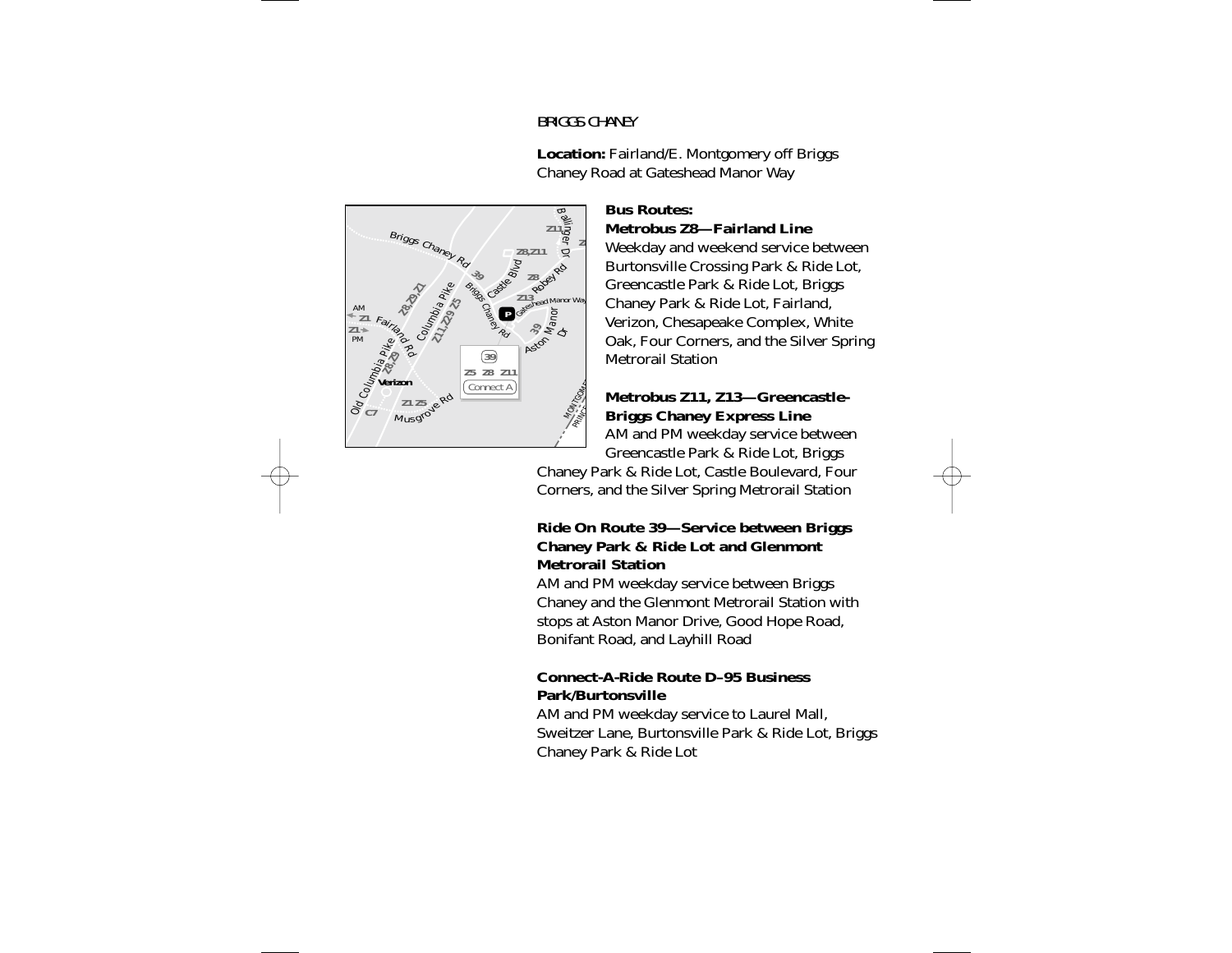## FORCEY MEMORIAL CHURCH



**Location:** East Montgomery–East Randolph and Old Columbia Pike

#### **Bus Routes:Metrobus C7, C9 —Greenbelt-Glenmont Line**

AM and PM weekday service between Greenbelt Station, Federal Courthouse, Capital Office Park, Beltsville Industrial Park, Centerpark Office Park, Beltway Plaza, Seven Springs Village, Cherry Hill Park Campground, Westfarm Technology Park, Montgomery Office Park, Verizon– Chesapeake Complex, and the Glenmont Metrorail Station

## **Metrobus Z8—Fairland Line**

Weekday and weekend service between Burtonsville Crossing Park & Ride Lot, Greencastle Park & Ride Lot, Briggs Chaney Park & Ride Lot, Fairland, Verizon–Chesapeake Complex, White Oak, Four Corners, and the Silver Spring Metrorail Station

## **Metrobus Z9, Z29—Laurel-Burtonsville Express Line**

AM and PM weekday between South Laurel Park & Ride Lot, Laurel Mall, Middletowne Apartments, Laurel Regional Hospital, Maryland 95 Corporate Park, Laurel Employment Park, Burtonsville Crossing Park & Ride Lot, Old Columbia Pike (Z29), and the Silver Spring Metrorail Station

## **Metrobus Z4 (on Randolph Road)—Glenmont-Silver Spring Line**

AM and PM weekday service between the Glenmont and Silver Spring Metrorail Stations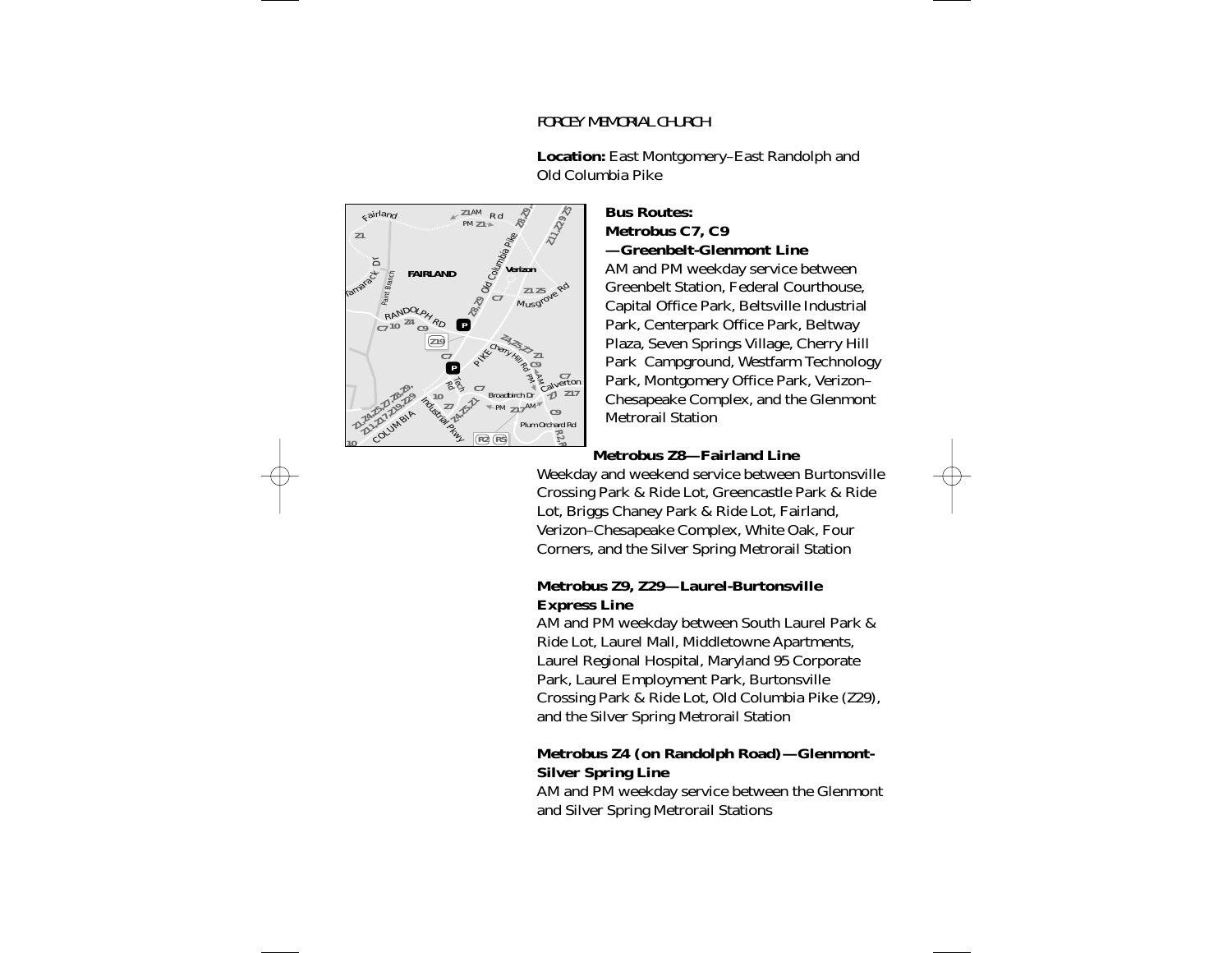## **Ride On Route 10 (on Randolph Road)**

Weekday and weekend, all day service, serving the Twinbrook and Glenmont Metrorail Stations, White Oak Shopping Center, and Hillandale

## **GREENCASTLE**

**Location:** Greencastle Lakes–Greencastle Road andTurbridge Drive



### **Bus Routes:**

### **Metrobus Z8—Fairland Line**

Weekday and weekend service between Burtonsville Crossing Park & Ride Lot, Greencastle Park & Ride Lot, Briggs Chaney Park & Ride Lot, Fairland, Verizon—Chesapeake Complex, White Oak, Four Corners, and the Silver Spring Metrorail Station

### **Metrobus Z9-Laurel—BurtonsvilleExpress Line**

AM and PM weekday service between South Laurel Park & Ride Lot, Laurel

Mall, Middletowne Apartments, Laurel Regional Hospital, Maryland 95 Corporate Park, Laurel Employment Park, Burtonsville Crossing, Old Columbia Pike, and the Silver Spring Metrorail **Station** 

## **Metrobus Z11, Z13—Greencastle-Briggs Chaney Express Line**

AM and PM weekday service between Greencastle Park & Ride Lot, Briggs Chaney Park & Ride Lot, Castle Boulevard, Four Corners, and the Silver Spring Metrorail Station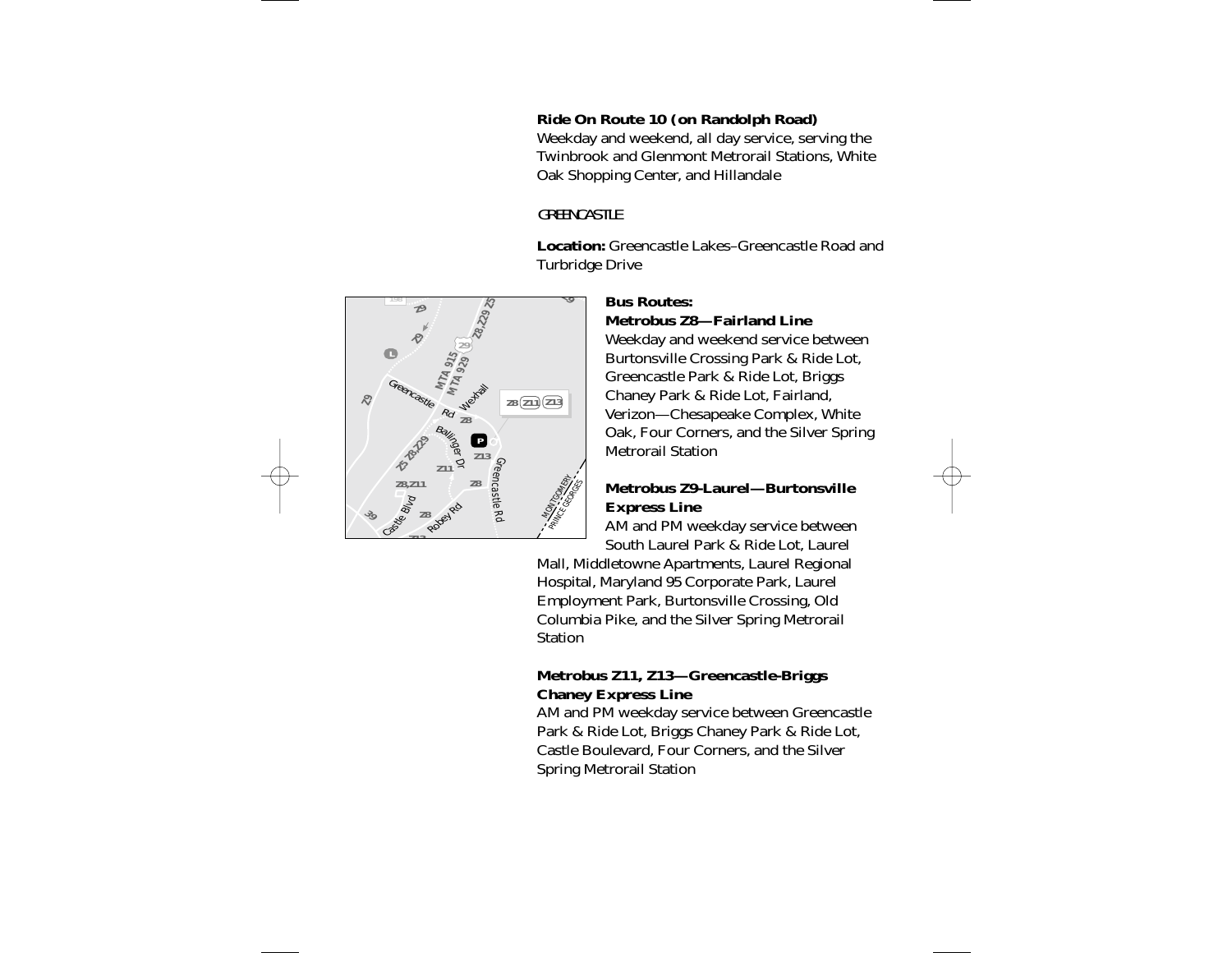## TECH ROAD

**Location:** East Montgomery–Tech Road and Old Columbia Pike

## **Bus Routes:Ride On Route 10**

Weekday and weekend service between Hillandale, White Oak Center, Stewart Lane, Tech Road, the Glenmont Metrorail Station, Randolph Road,



Parklawn Drive, and the Twinbrook Metrorail Station

### **Metrobus C7—Greenbelt-Glenmont Line**

AM and PM weekday service between the Greenbelt Metrorail Station, Federal Courthouse, Beltsville Industrial Park, Technology Park, Montgomery Office Park, Verizon–Chesapeake Complex, and the Glenmont Metrorail Station

### **Metrobus Z7—Calverton Express Line**

AM and PM weekday service between Calverton, Four Corners, and the Silver Spring Metrorail **Station** 

## **Metrobus Z8—Fairland Line**

Weekday and weekend service between the Burtonsville Crossing Park & Ride Lot, Greencastle Park & Ride Lot, Briggs Chaney Park & Ride Lot, Fairland, Verizon—Chesapeake Complex, White Oak, Four Corners, and the Silver Spring Metrorail **Station** 

### **Metrobus Z9—Laurel–Burtonsville Express Line**

AM and PM weekday service between South Laurel Park & Ride Lot, Laurel Mall, Middletowne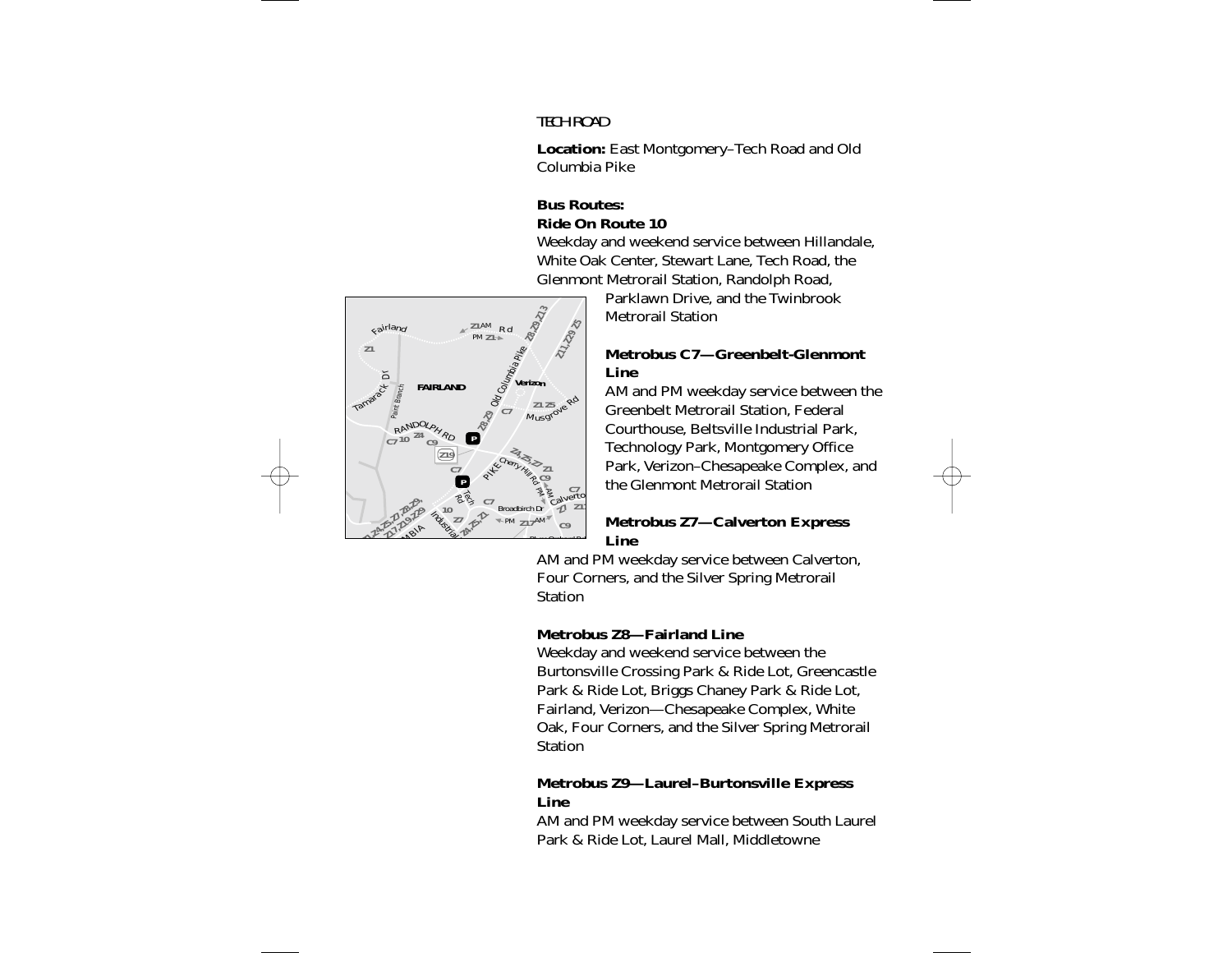Apartments, Laurel Regional Hospital, Maryland 95 Corporate Park, Laurel Employment Park, Burtonsville Park & Ride Lot, Old Columbia Pike, and the Silver Spring Metrorail Station

### **Metrobus Z11—Greencastle-Briggs Chaney Express Line**

AM and PM weekday service between Greencastle Park & Ride Lot, Biggs Chaney Park & Ride Lot, Castle Boulevard, Four Corners, and the Silver Spring Metrorail Station

Park & RideLots in theMontgomery County I–270 Corridor and**Vicinity** 

### **GERMANTOWN**

**Location:** MD 118 and Bowman Mill Drive(Commuter Lot adjacent to MARC Station Parking Lot)

### **Bus Routes:Ride On Routes 68, 71**



#### **Route 68**

AM and PM weekday service between Germantown MARC Station, MD 118 and Middlebrook Road, Waters Landing, MD 118 and Crystal Rock Drive, and Germantown MARC Station

#### **Route 71**

AM and PM weekday service between Germantown Transit Center, Germantown Road-MD 118, Manchester Farm, Clopper Road-MD 117, I-270 and I-370, and the Shady Grove Metrorail Station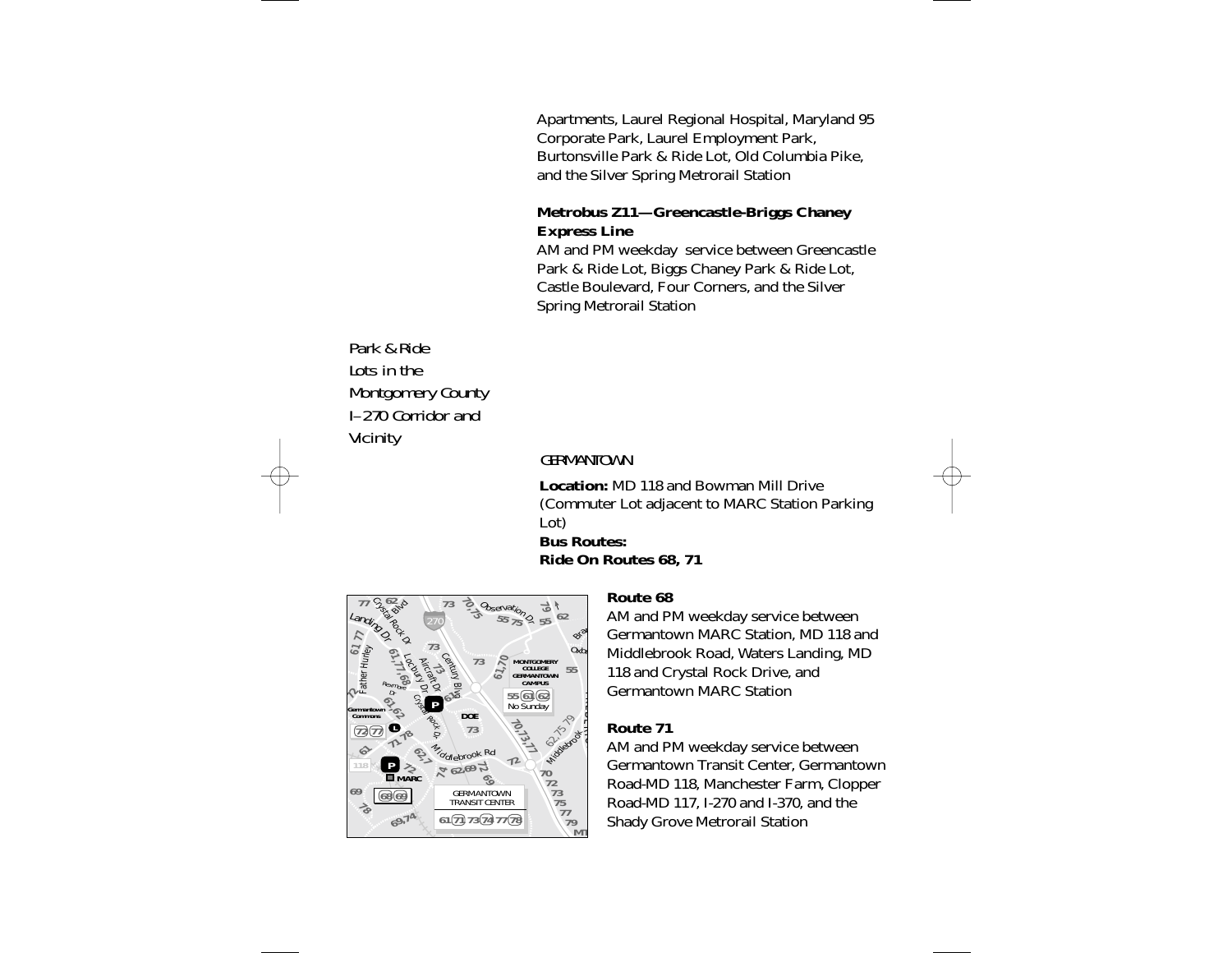## GERMANTOWN



**Location:** Clopper Road (MD 117) and Kingsview Village Avenue (Near the Kingsview Giant Food Store)

## **Bus Routes: Ride On Route 71**

## **Route 71**

AM and PM weekday service between Germantown Transit Center, Germantown Road–MD 118, Manchester Farm, Clopper Road–MD 117, I–270, I–370 and the Shady Grove Metrorail Station

# LAKEFOREST TRANSIT CENTER

**Location:** Gaithersburg–Lost Knife Road & Odendhal Avenue



**Bus Routes: Ride On Routes 54, 56, 59** to Rockville Metrorail Station**Ride On Routes 55, 57** to Shady Grove and Rockville Metrorail Stations **Ride On Routes 56, 58, 62** to Shady Grove Metrorail Station

## **Metrobus J9—I–270 Express**

AM and PM weekday service between Lakeforest Transit Center to BethesdaMetrorail Station, with service between Naval Medical, Medical Center Metrorail Station, National Institutes of Health,

Suburban Hospital, and Old Georgetown Road

## **SmartMover 14C and 14D—Lakeforest–Tysons Express Line**

AM and PM weekday service between Lakeforest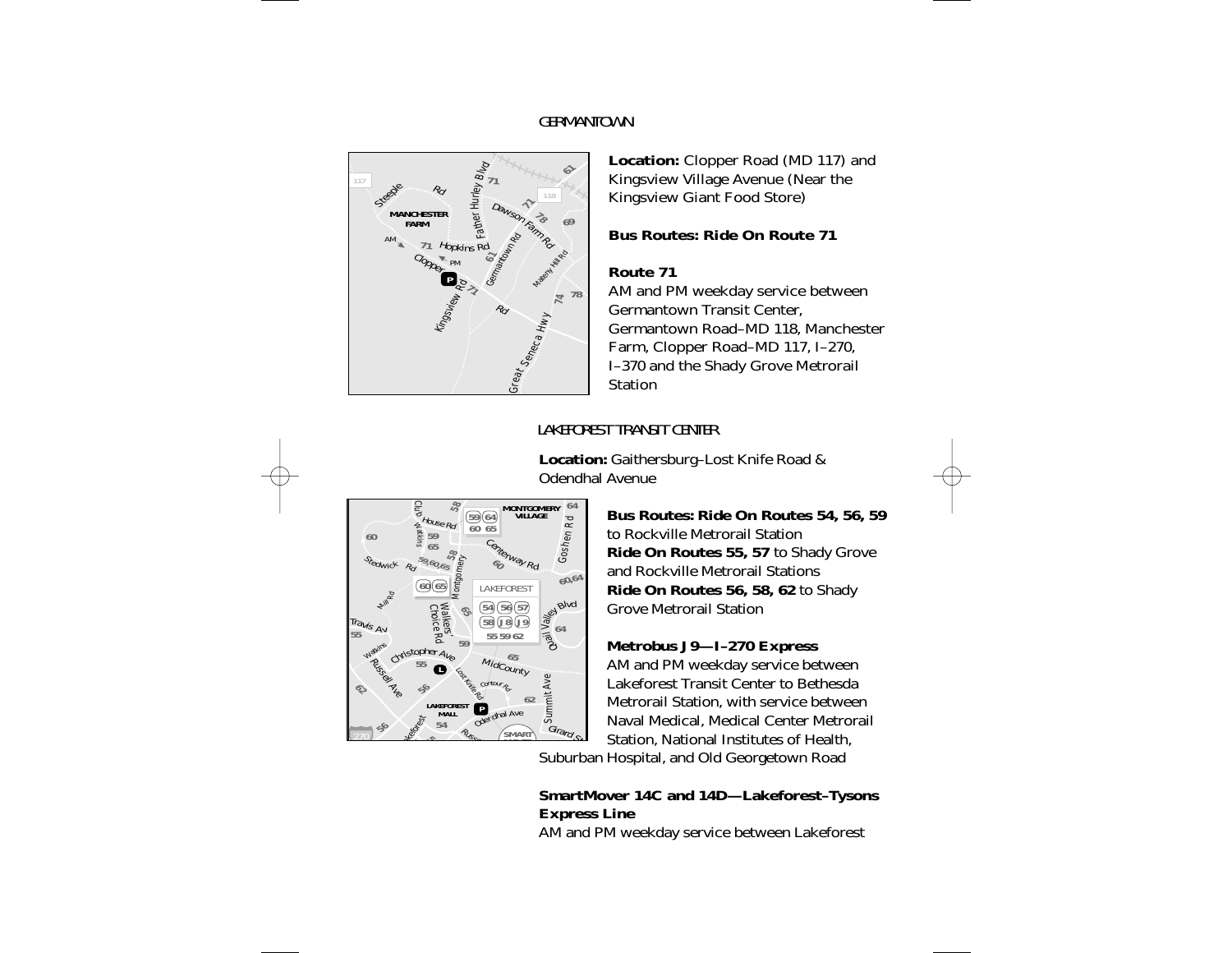Transit Center and Westpark Drive (Tysons Corner—Westpark) via Montgomery Mall and Rock Spring Park



## GAITHERSBURG

**Location:** I-270 & MD 124 (Quince Orchard Road)

### **Bus Routes:Ride On Route 124–Shady Grove Express**

Free weekday shuttle express bus to the Shady Grove Metrorail Station until Shady Grove Parking Garage completed. Expected completion-Fall 2002

# WESTFIELD SHOPPINGTOWNMONTGOMERY (Montgomery Mall)

**Location:** Westlake Terrace & Westlake Drive



### **Bus Routes:**

**Ride On Routes 26, 35, 38, 47, 96 Metrobus Routes J1,2,3 Bethesda—Silver Spring Line Metrobus Route N7 Montgomery Mall—Federal Triangle Express Line SmartMover 14C and 14D—Lakeforest–Tysons Express Line**

## **Ride On Route 26**

Weekday and weekend service between the Glenmont Metrorail Station, Layhill, Aspen

Hill, the Twinbrook Metrorail Station, and the Montgomery Mall Transit Center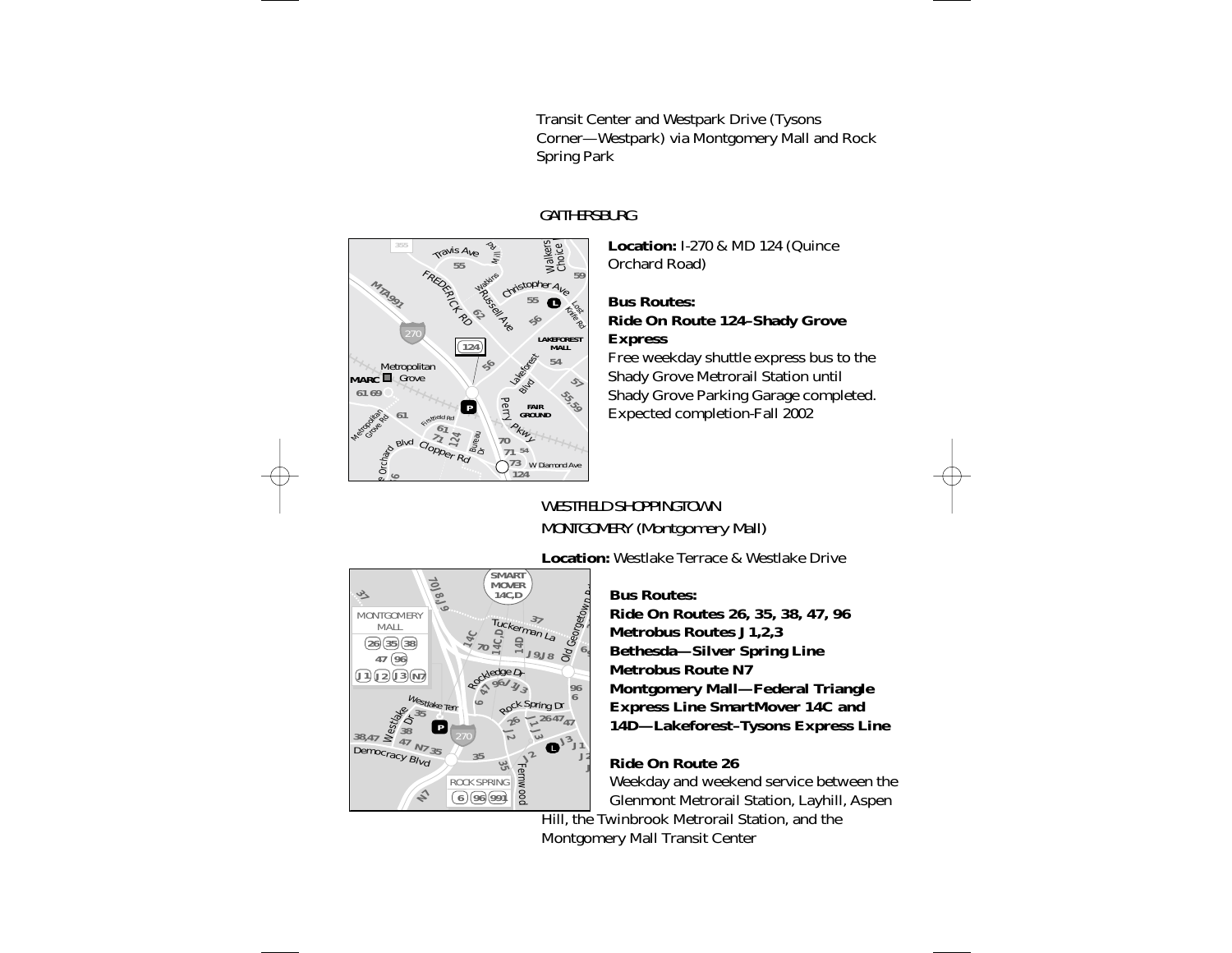#### **Ride On Route 35**

Weekday and weekend service between the Wheaton Metrorail Station, Kensington, Cedar Lane, the Medical Center Metrorail Station, the National Institutes of Health, Greentree Road, and the Montgomery Mall Transit Center

#### **Ride On Route 38**

Weekday and weekend service between the Wheaton Metrorail Station, Holiday Park Senior Center, Randolph Hills, Montrose Road, Gainsborough Road, and the Montgomery Mall Transit Center

#### **Ride On Route 47**

Weekday service between the Rockville Metrorail Station, Maryland Avenue, Seven Locks Road, the Montgomery Mall Transit Center, Rock Spring Drive, Grosvenor Lane, Grosvenor Place, the Grosvenor Metrorail Station, and Parkside (Montrose Avenue)

On Saturdays, Route 47 operates only between the Rockville Metrorail Station and the Montgomery Mall Transit Center

#### **Ride On Route 96**

Weekday service between the Grosvenor Metrorial Station, Tuckerman Lane, Rock Spring Park, and the Montgomery Mall Transit Center

#### **Metrobus J1,2 3: Bethesda-Silver Spring Line**

Weekday and weekend service between the Montgomery Mall Transit Center, Rock Spring Park, National Institutes of Health, the Medical Center Metrorail Station, Naval Medical (J1), the Bethesda Metrorail Station (J2, J3), Rock Creek Forest, and the Silver Spring Metrorail Station Metrobus N7: Montgomery Mall-Federal Triangle Express Line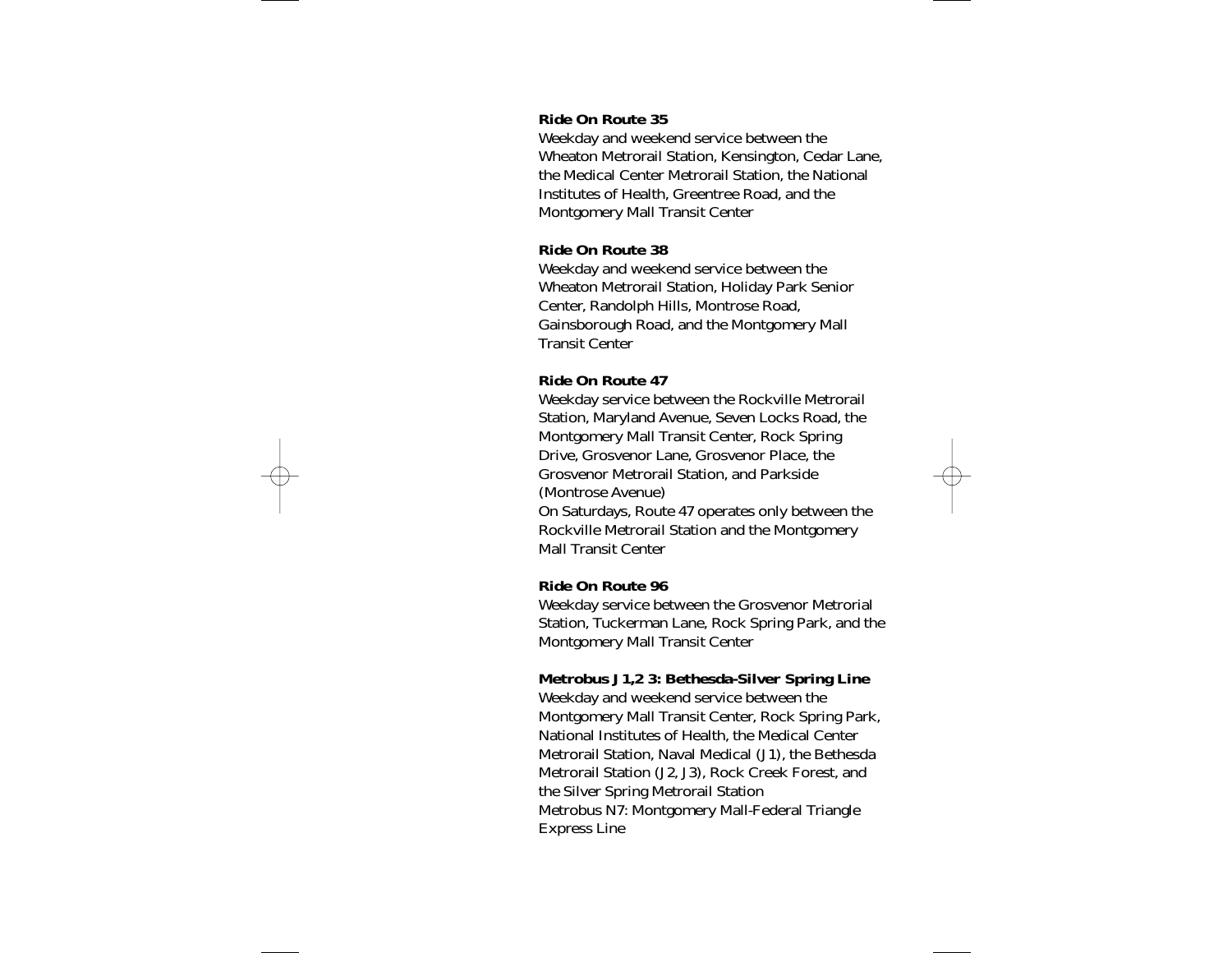AM and PM weekday service between the Montgomery Mall Transit Center, Glen Echo, Westmoreland Circle, American University, Dupont Circle, the Farragut North and West Metrorail Stations, and the Federal Triangle Metrorail Station (12th and Constitution, N.W.)

SmartMover14C and 14D—-Lakeforest-Tysons Express Line AM and PM weekday service between Lakeforest Transit Center and Westpark Drive (Tysons Corner—Westpark) via Montgomery Mall and Rock Spring Park

## MONTROSE ROAD/MD 355 PARKING FACILITY

**Location:** North Bethesda–Rockville Pike & Montrose Road. Permit and Fee Required

(Permit Information: 301-770-8108)

### **Bus Routes: Ride On Routes 5, 38, 46**

#### **Route 5**

Weekday and weekend service between Twinbrook and Silver Spring Metrorail Stations via White Flint Metrorail Station, Garrett Park, Kensington, Forest Glen, and 16th Street

#### **Route 38**

Weekday and Saturday service between Montgomery Mall and the Wheaton

Metrorail Station via Holiday Park Senior Center, Randolph Hills, White Flint Metrorail Station, Montrose Road, and Gainsborough Road

#### **Route 46**

Weekday and weekend service between the Medical Center Metrorail Station and Montgomery College

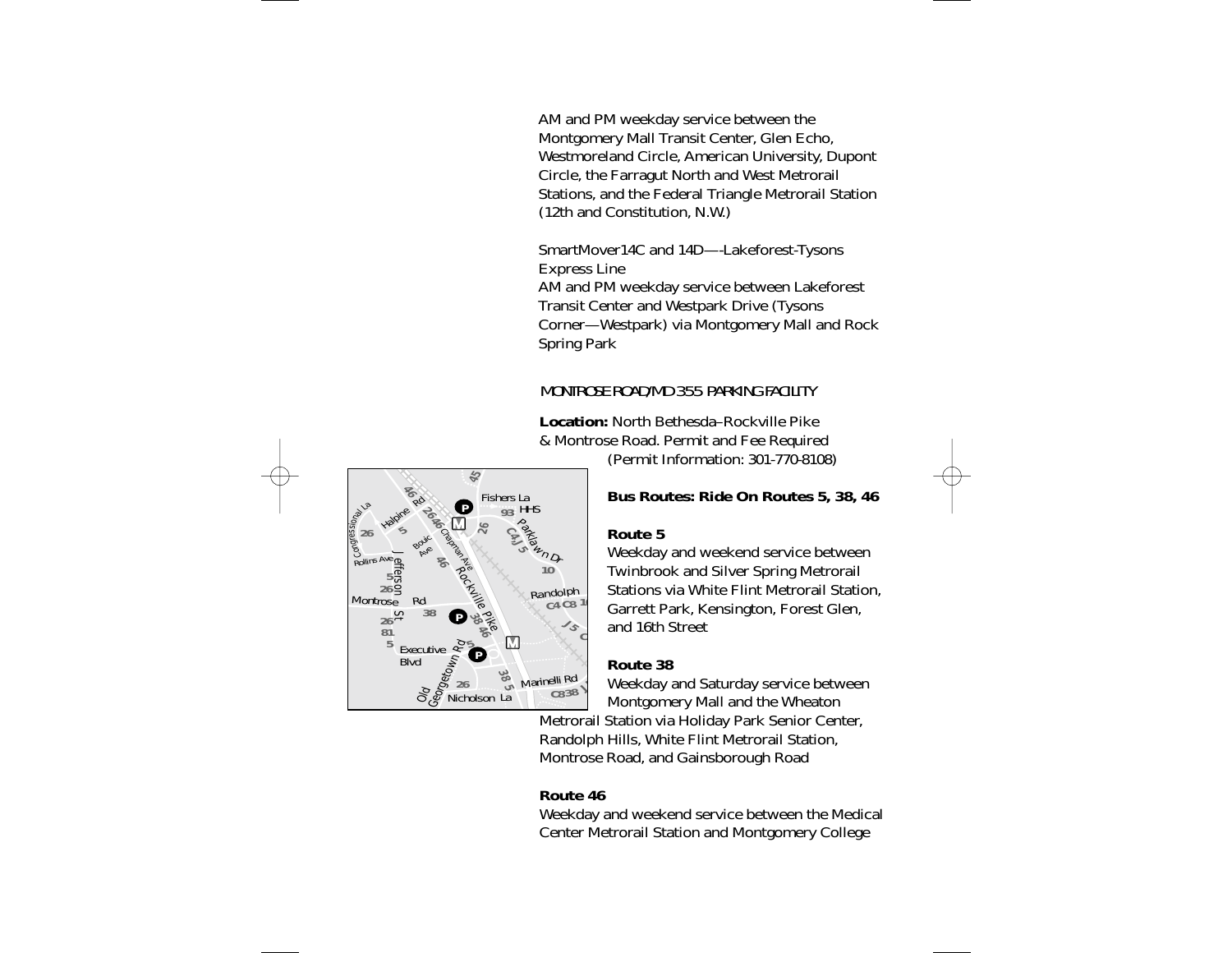(Rockville) and Shady Grove Metrorail Station. Via Rockville, Twinbrook, White Flint, and Grosvenor Metrorail Stations, and National Naval Medical **Center** 

## MILESTONE SHOPPING CENTER

**Location:** Germantown–Milestone Shopping Center off Shakespeare Boulevard



## **Bus Routes:Ride On Routes 55, 61, 62, 70, 75, 79**

### **Route 55**

Weekday and weekend service between Germantown–Dorsey Mill Road, Milestone Center, Montgomery College (Germantown), Lakeforest Transit Center, Shady Grove Metrorail Station, Montgomery College (Rockville), and the Rockville Metrorail Station

### **Route 61**

Weekday and weekend service to the Shady Grove Metrorail Station via Germantown Road–MD118, Clopper Road–MD 117, NIST (designated trips), and West Deer Park Road

### **Route 62**

Weekday and weekend service between Germantown (Montgomery College) and Shady Grove Metrorail Station via Milestone Center, Waters Landing, Germantown Commons, Middlebrook Road, Lakeforest Mall, Girard Street, and Washington Grove

## **Route 70**

AM and PM weekday service between Germantown-Milestone Park & Ride Lot and Bethesda Metrorail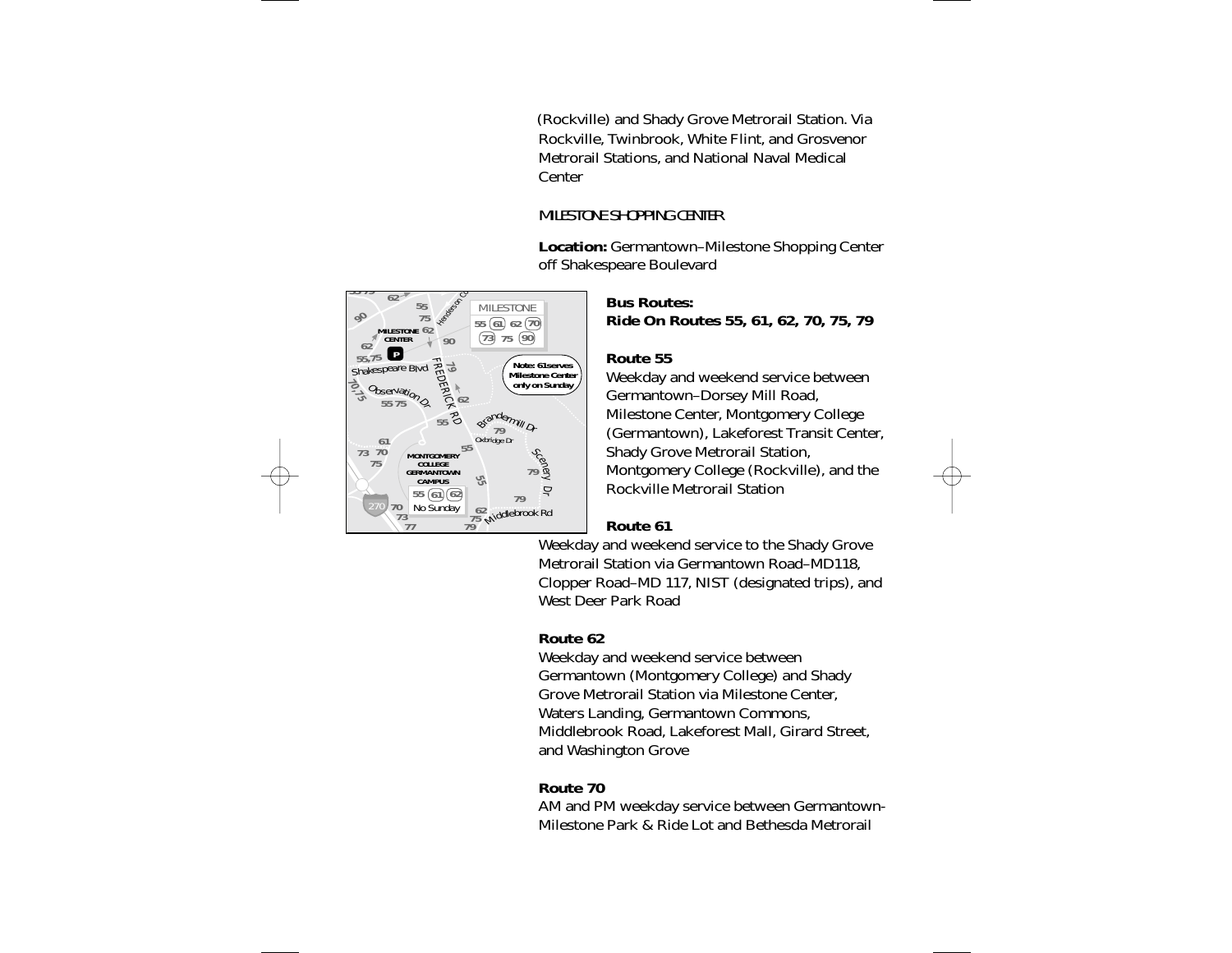Station via National Naval Medical Center, Medical Center Metrorail Station, National Institutes of Health, and Suburban Hospital

### **Route 75**

AM and PM weekday service between Urbana Park & Ride Lot (MD 80 and I-270) and the Shady Grove Metrorail Station, via Hyattstown, Clarksburg, COMSAT (limited service), Milestone Shopping Center, and I-270 & I-370 Express

### **Route 79**

AM and PM weekday service between Germantown–Dorsey Mill Road and the Shady Grove Metrorail Station, via Brandermill Drive, Scenery Drive, Middlebrook Road, and I-270 & I-370 Express

## **COMUS**

**Location:** North of Clarksburg—MD 355 just north of Comus Road



### **Bus Routes: Ride On Route 75**

AM and PM weekday service between the Urbana Park & Ride Lot and the Shady Grove Metrorail Station, via Hyattstown, Clarksburg, COMSAT (limited service) Milestone Shopping Center and I-270 & I-370 Express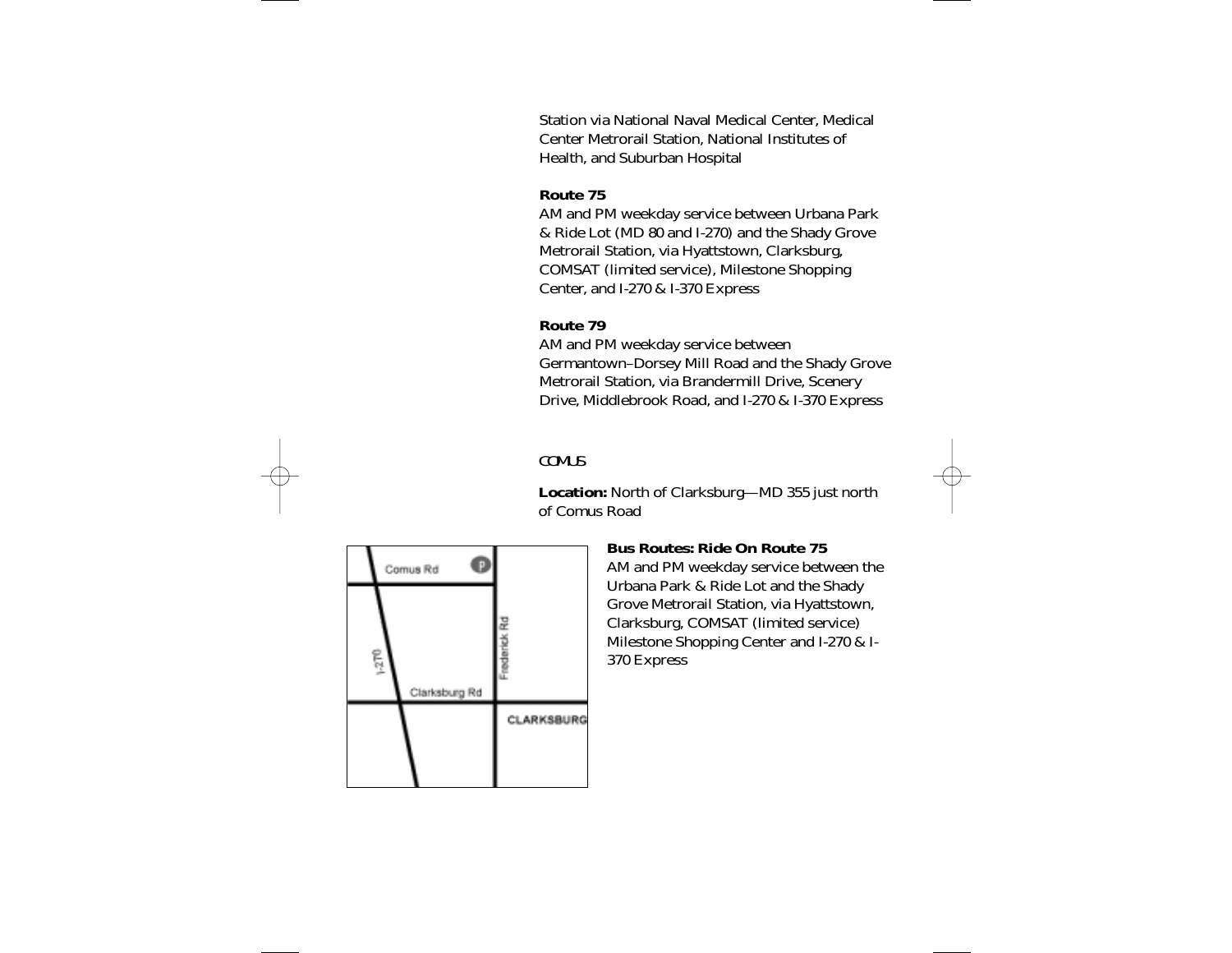# Other Park & Ride LotsAvailable Elsewhere inMontgomery County

# I-270 CORRIDORCLOPPER ROAD (Opening 2003)



 **Location:** I-270 & Clopper Road (MD 117) **Bus Routes:** To be determined

# GERMANTOWN TRANSIT CENTER

**Location:** Town Center at Germantown Road–MD118 & Aircraft Drive



**Bus Routes: Ride On Routes 61, 71, 73, 74, 77, 78**

### **Route 61**

Weekday and weekend service between Germantown (Germantown–Montgomery College, except Sunday), via Milestone Shopping Center, Germantown-MD 118, Clopper Road–MD 117, NIST (designated trips), and West Deer Park Road.

### **Route 71**

AM and PM weekday service between Germantown Transit Center (Aircraft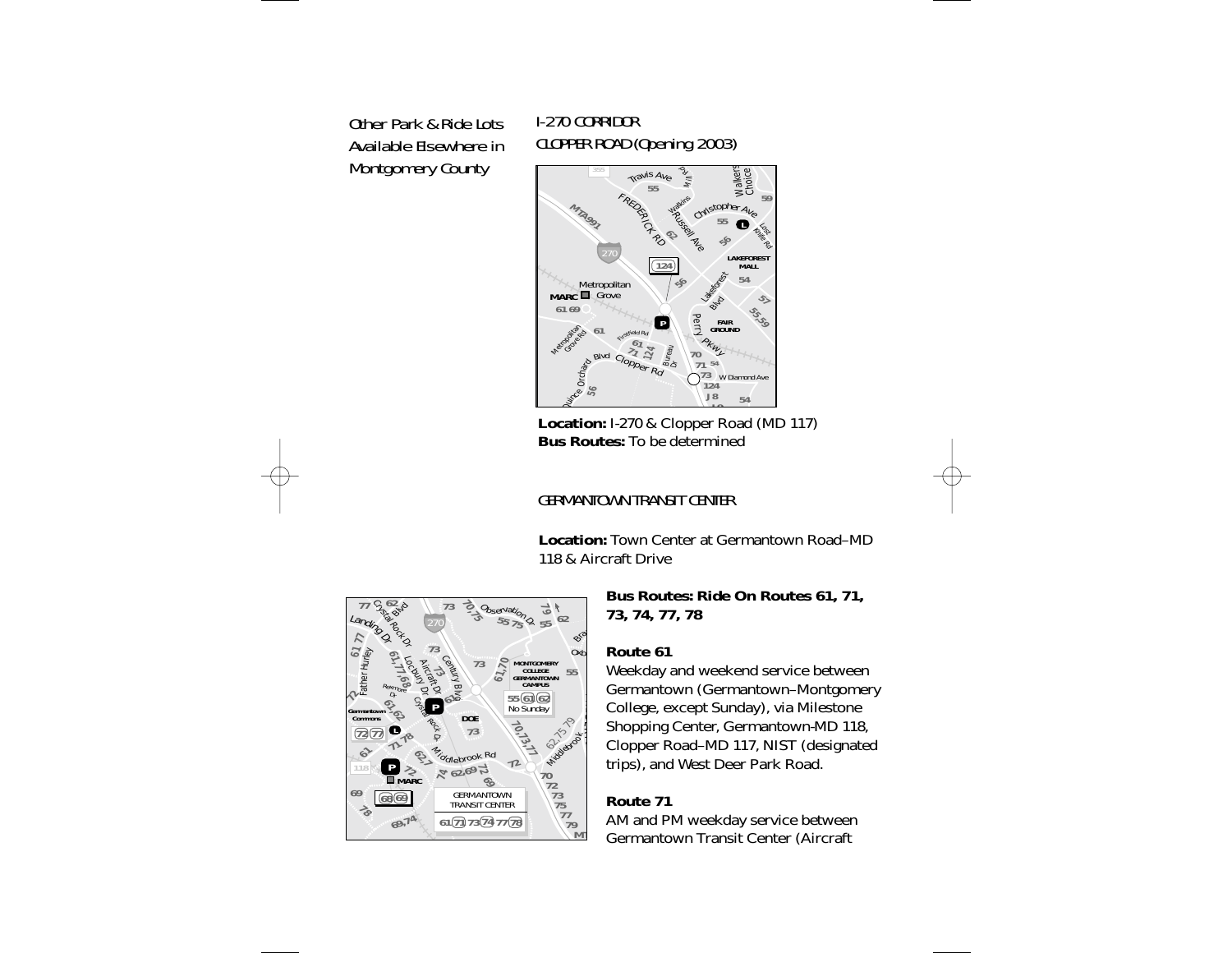Drive near MD 118) and Shady Grove Metrorail Station, via Manchester Farm, Clopper Road–MD 117, and I-270 & I-370 Express

### **Route 73**

AM and PM weekday service between the Shady Grove Metrorail Station and Milestone Center via I-270 and I-370 Express, Department of Energy, and Orbital Sciences Corporation (Century Blvd.)

#### **Route 74**

AM and PM weekday service between Germantown Transit Center, Great Seneca Highway, Key West Avenue, Washingtonian Blvd, Sam Eig Highway– I-370, and the Shady Grove Metrorail Station

#### **Route 77**

AM and PM weekday service between Germantown Commons and the Shady Grove Metrorail Station, via Waters Landing Drive, Crystal Rock Drive Park & Ride Lot, and I-270 & I-370 Express

#### **Route 78**

AM and PM weekday service between Germantown (Crystal Rock Drive & MD 118) and the Shady Grove Metrorail Station, via Dawson Farm Road, Mateny Road, Kentlands Boulevard, Great Seneca Highway, and Sam Eig Highway–I-370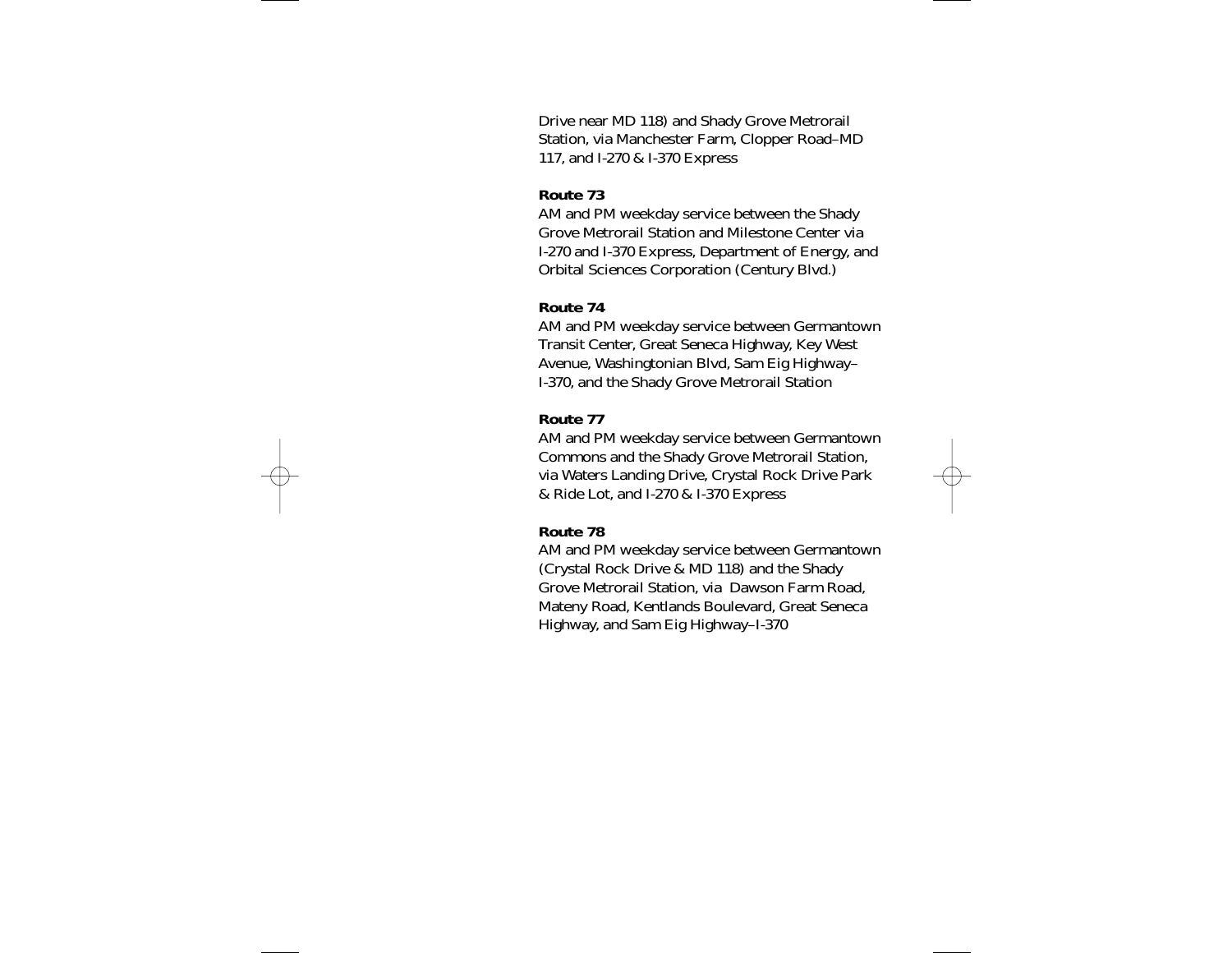## NORBECK ROAD



**Location:** Norbeck Road, 1/4 mile east of Georgia Avenue

> **Bus Routes: Ride On Route 51Metrobus Route Y7 (Georgia Avenue-Maryland Line) (Ride On 52 and Metrobus Y8 and Y9 on Georgia at Norbeck)**

### **Ride On Route 51**

AM and PM weekday service between the Norbeck Park & Ride Lot and theGlenmont Metrorail Station, via Watergate Drive, Layhill Road, Bel Pre Road, Rippling Brook Drive, and Hewitt Avenue

## **Ride On Route 52**

Operates on Georgia Avenue, AM and PM weekday service between Rockville Station and Montgomery General Hospital, via Headwaters Drive, Hines Road–Emory Lane, Muncaster Mill Road-MD 115, and Norbeck Road (MD 28).

## **Metrobus Route Y7**

Weekday, weekend, and holiday service, serving the Rockville and Wheaton Metrorail Stations. MetrobusY7 travels via Georgia Avenue and Norbeck Road, Connecticut Avenue (Aspen Hill), and Randolph Road (Glenmont)

## **Metrobus Y8**

Operates from Olney (Georgia Avenue and MD 108), and serves Leisure World, the Glenmont, Forest Glen, and Silver Spring Metrorail Stations

## **Metrobus Y9**

Operates AM and PM weekday from Montgomery General Hospital, along Georgia Avenue, to the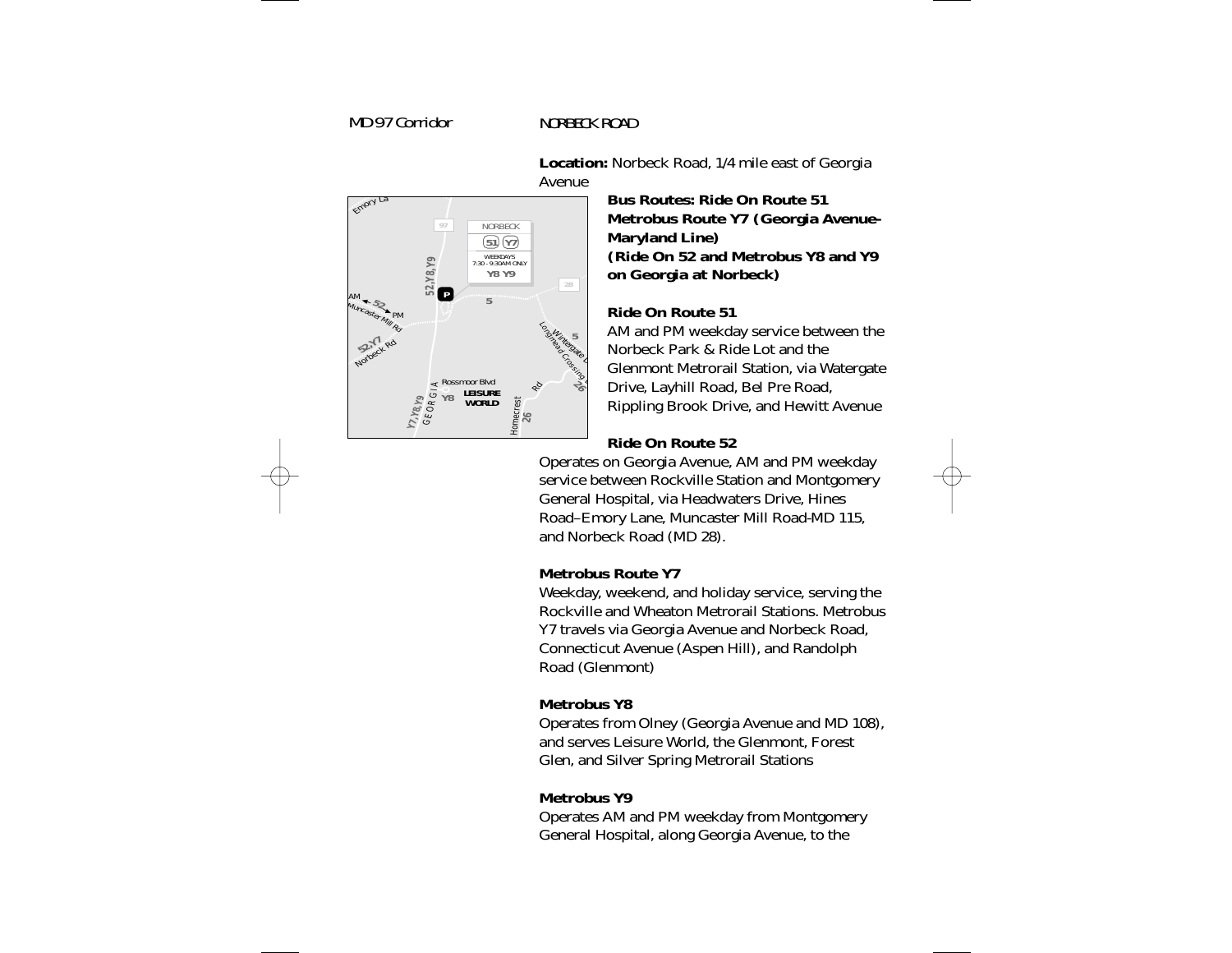Glenmont and Wheaton Metrorail Stations

Check the Route Y7, 8, 9 timetable for your specific trips

## COLESVILLE COMMUTER LOT

**Location:** MD 650 North of Randolph Road

**Bus Routes: Metrobus Routes Z1, Z2, Z3, Z4, C7, C8, C9**

## **Routes Z1 and Z4, Glenmont-Silver Spring Line**

AM and PM weekday service between the following: Glenmont Metrorail Station, Colesvillle Tamarack (Z1), Tanglewood (Z1), Verizon Chesapeake Complex, (Z1), White Oak (Z4), Four Corners, and the Silver Spring Metrorail Station

## **Route Z2, Colesville Road Line**

Weekday and Saturday service operating between Spartan Road and Georgia Avenue (Olney) and the Silver Spring Metrorail Station. Supplemental holiday service

## **Route Z3, 5, Colesville–Fairland Express Line**

AM and PM weekday service between the Burtonsville Crossing Park & Ride Lot and the Silver Spring Metrorail Station

### **Routes C7, Greenbelt–Glenmont Line**

AM and PM weekday service between the Greenbelt and Glenmont Metrorail Stations, via Federal Courthouse (Cherrywood Lane & Edmonston Road), Beltsville Industrial Park, Centerpark Office Park,Westfarm Technology Park, Montgomery Office Park, and the Verizon Chesapeake Complex



# MD 650 Corridor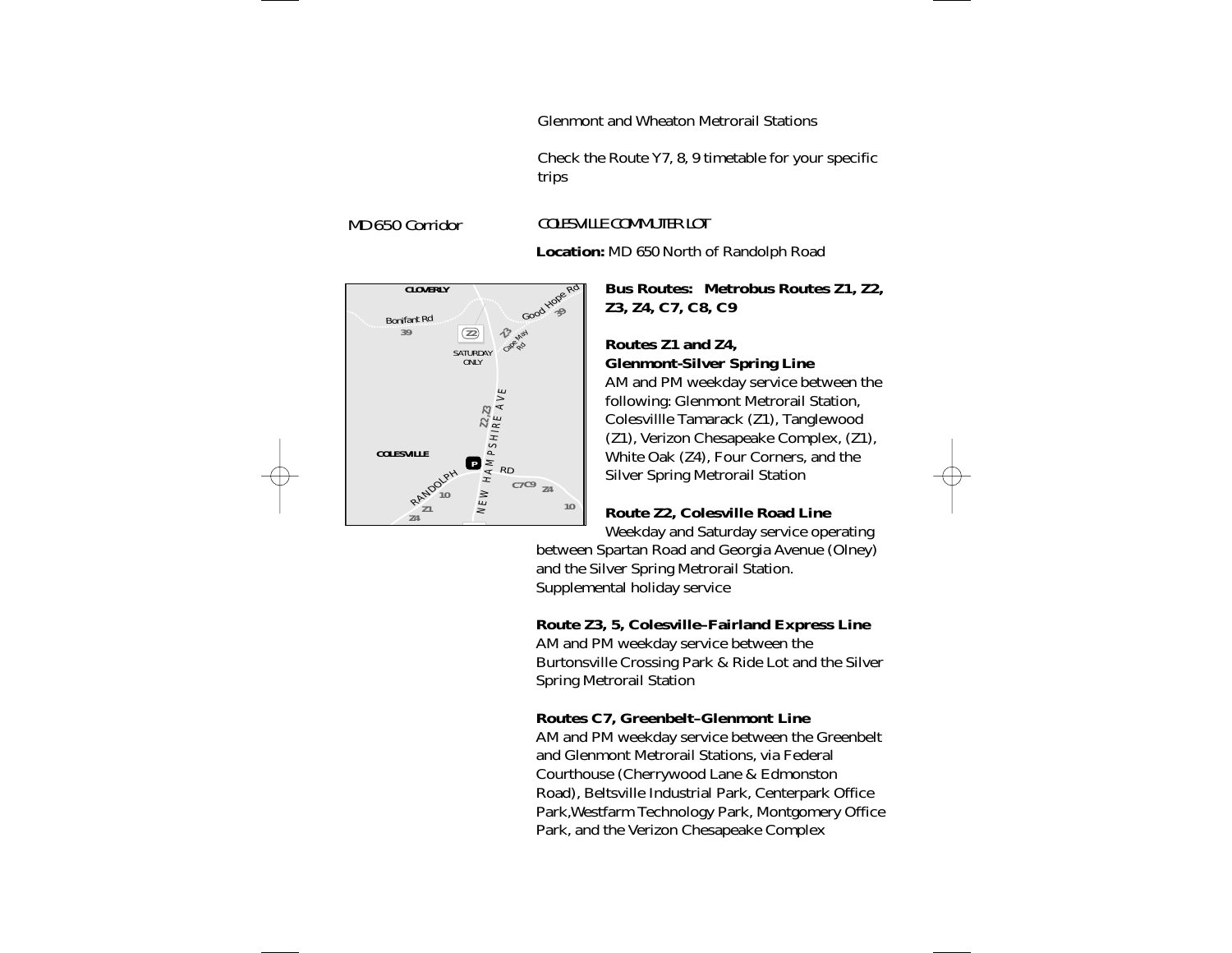### **Route C9**

AM and PM weekday service between the Greenbelt and Glenmont Metrorail Stations, via Federal Courthouse, Capital Office Park, Beltway Plaza, Seven Springs Village, Cherry Hill Park Campground, East Randolph Road & Old Columbia Pike, and Colesville

## **Ride On Route 10 (on Randolph Road)**

Weekday and weekend service between Hillandale, White Oak Center, Stewart Lane, Tech Road, Randolph Road, the Glenmont Metrorail Station, Randolph Road, Parklawn Drive, and the Twinbrook Metrorail Station

## **DAMASCUS**

**Location:** Damascus–Route 124 and Main Street



## **Bus Routes:**

## **Ride On Route 90**

Weekday service between Germantown-Milestone (designated trips only), Damascus Main Street, and the Shady Grove Metrorail Station, via Sweepstakes Road (designated trips only), Woodfield Road–MD 124, Cinnabar Drive, and Montgomery Air Park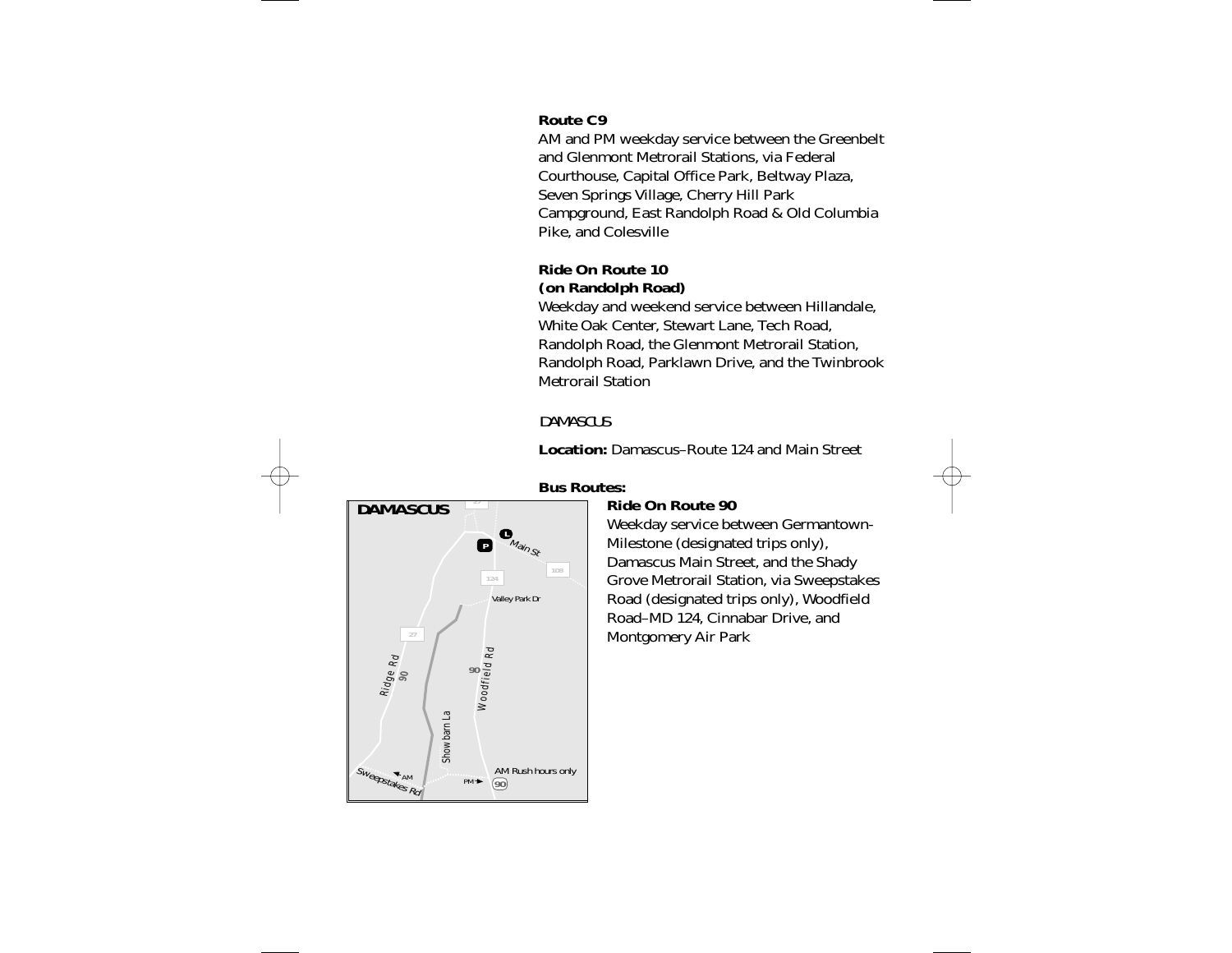# **Selected** Park & RideLots in Neighborin<mark>g</mark><br>Jurisdictions

*For other lots and public transportation information, please check with the local jurisdiction. Telephone numbers and websites are listed in the front of this brochure.*

## FREDERICK COUNTYI–270 Corridor

## URBANA

**Location:** MD 80 and I-270



## **Bus Routes: Ride On Route 75**

AM and PM weekday service between the Urbana Park & Ride Lot and the Shady Grove Metrorail Station, via Hyattstown, Clarksburg, COMSAT (limited service), Milestone Shopping Center, and I-270 &I-370 Express

### **MTA 991 Commuter Bus Service**

Express Service via I-70 and I-270 between Hagerstown, Frederick, Shady Grove Metrorail Station and Rock Spring Business Park, with stops at the

Monacacy MARC Station and the Urbana Park & Ride Lot (in Frederick County)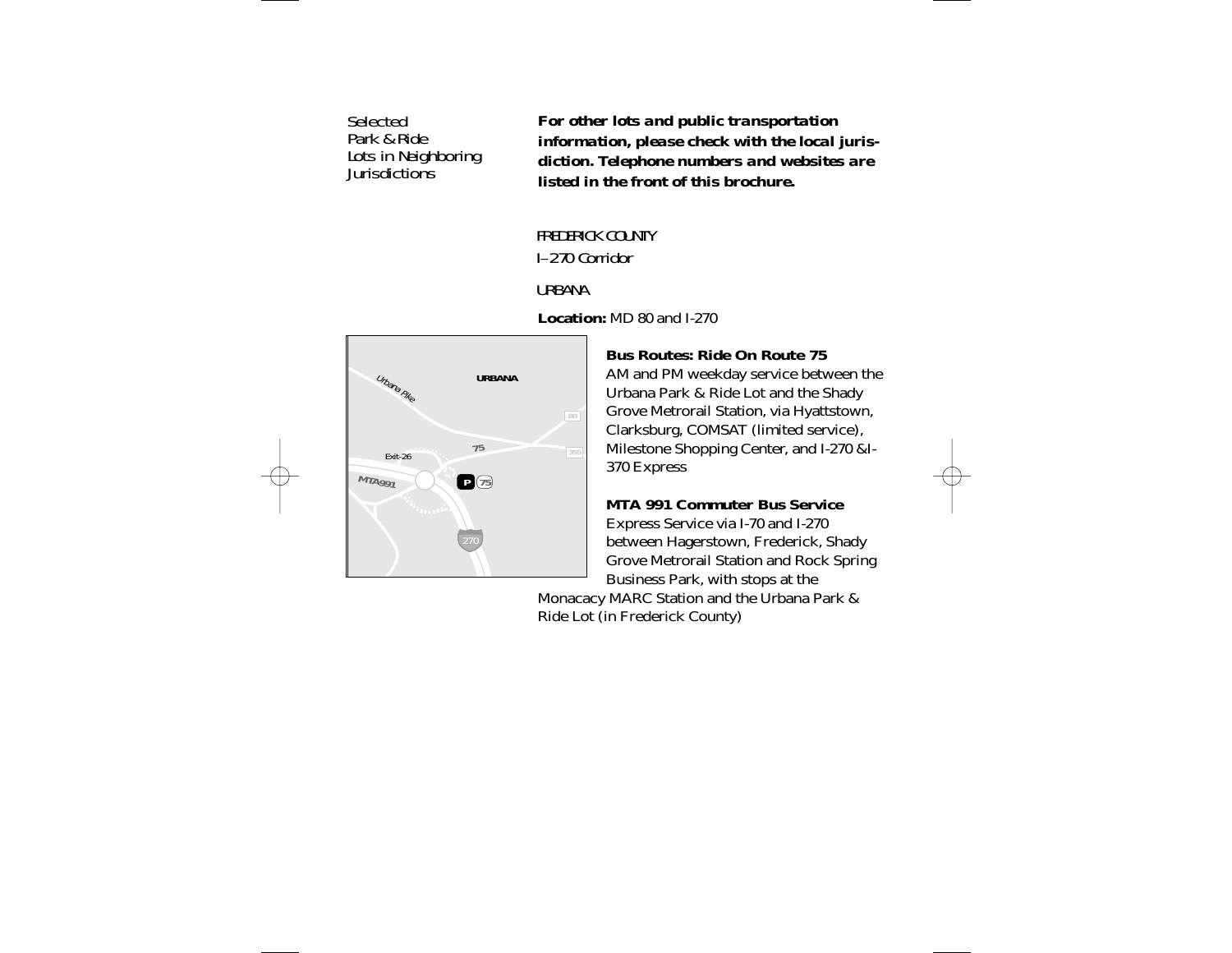# HOWARD COUNTYUS Route 29 Corridor**SCAGGSVILLE**

**Location:** U.S. 29 and Scaggsville Road (MD 216)



## **Bus Routes:MTA 929 Commuter Express Bus**

## **Columbia-Silver Spring-Washington, D.C.**

Express service (via U.S. 29) to: Harper's Choice, Wilde Lake, The Mall in Columbia, Oakland Mills, Owen Brown, Broken Land Park & Ride Lot (west side), Scaggsville, Burtonsville, Walter Reed Army Medical Center, Dupont Circle, Federal Triangle, Capitol Hill

### **MTA 915 Commuter Express Bus Columbia-Silver Spring-Washington, D.C.** Express Service via U.S. 29 to: Harper's

Choice, Clary's Forest, The Mall in Columbia, Hickory Ridge, Broken Land Park & Ride Lot (west side), Scaggsville, Burtonsville, Walter Reed Army Medical Center, Federal Triangle, Capitol Hill, Washington Navy Yard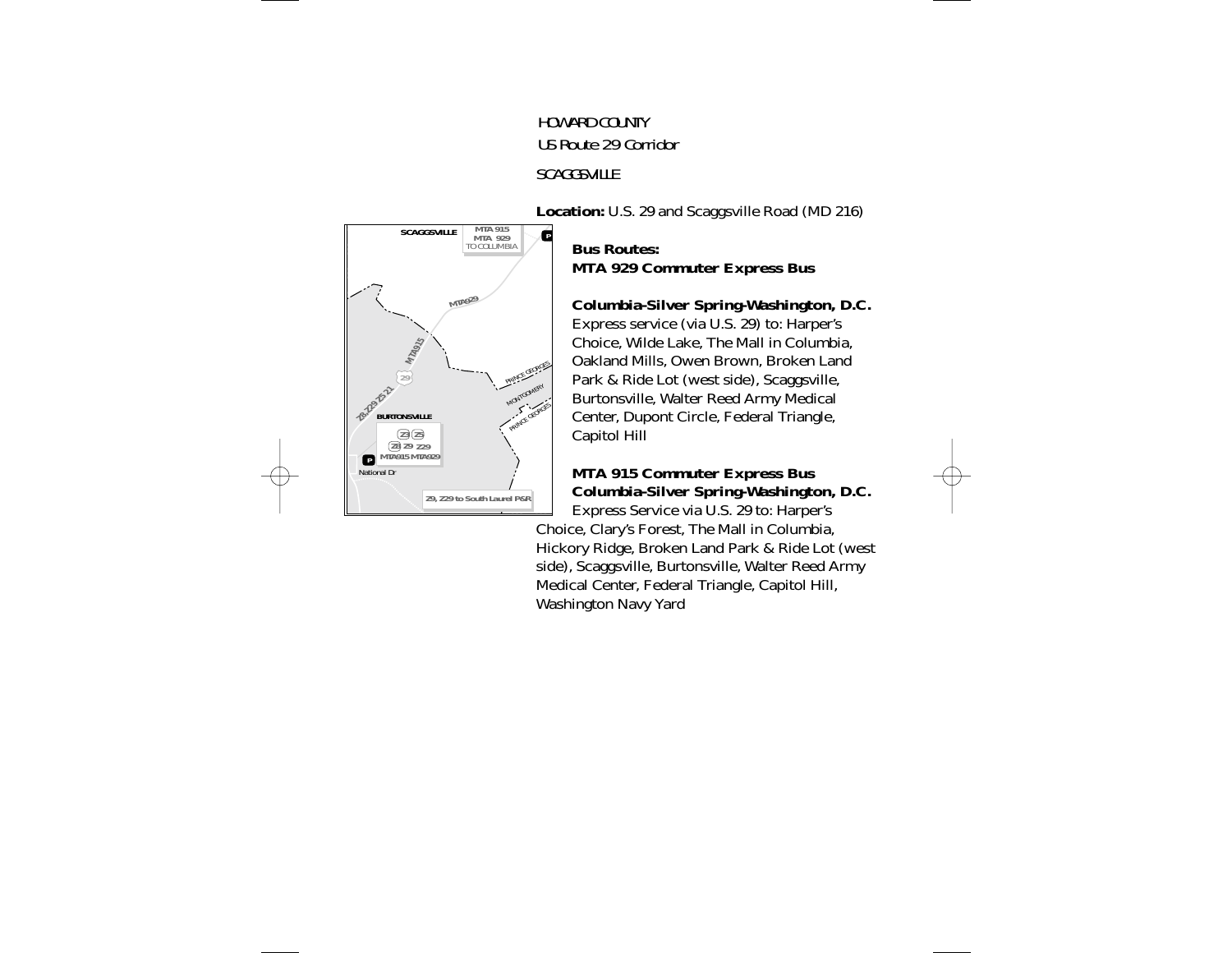## COLUMBIA AREA

CLARKSVILLE PARK 'N' RIDE LOT (Ten Oaks Ballroom) **Location:** Routes 32 and 108

SNOWDEN RIVER PARK & RIDE LOT**Location:** Route 175 & Snowden River Parkway



LONG GATE PARK & RIDE LOT**Location:** Route 100 and Long Gate Parkway

BROKEN LAND PARK & RIDE LOT**Location:** Route 32 and Broken LandParkway

### *The following bus routes serve the above lots*

**Bus Routes**: **Clarksville–MTA 995 only Snowden River–MTA 995,311, 310 Long Gate–MTA 995 only Broken Land–MTA 995, 929, and 915 west side, MTA 311 east side (MTA 310, 311 are express buses from Columbia to Baltimore)**

### **MTA 915 Commuter Express Bus**

Express Service (via I-95) to: Harper's Choice, Clary's Forest, The Mall in

Columbia, Hickory Ride, Broken Land Park & Ride Lot (west side), Scaggsville, Burtonsville, Walter Reed Army Medical Center, Federal Triangle, Capitol Hill, and Washington Navy Yard